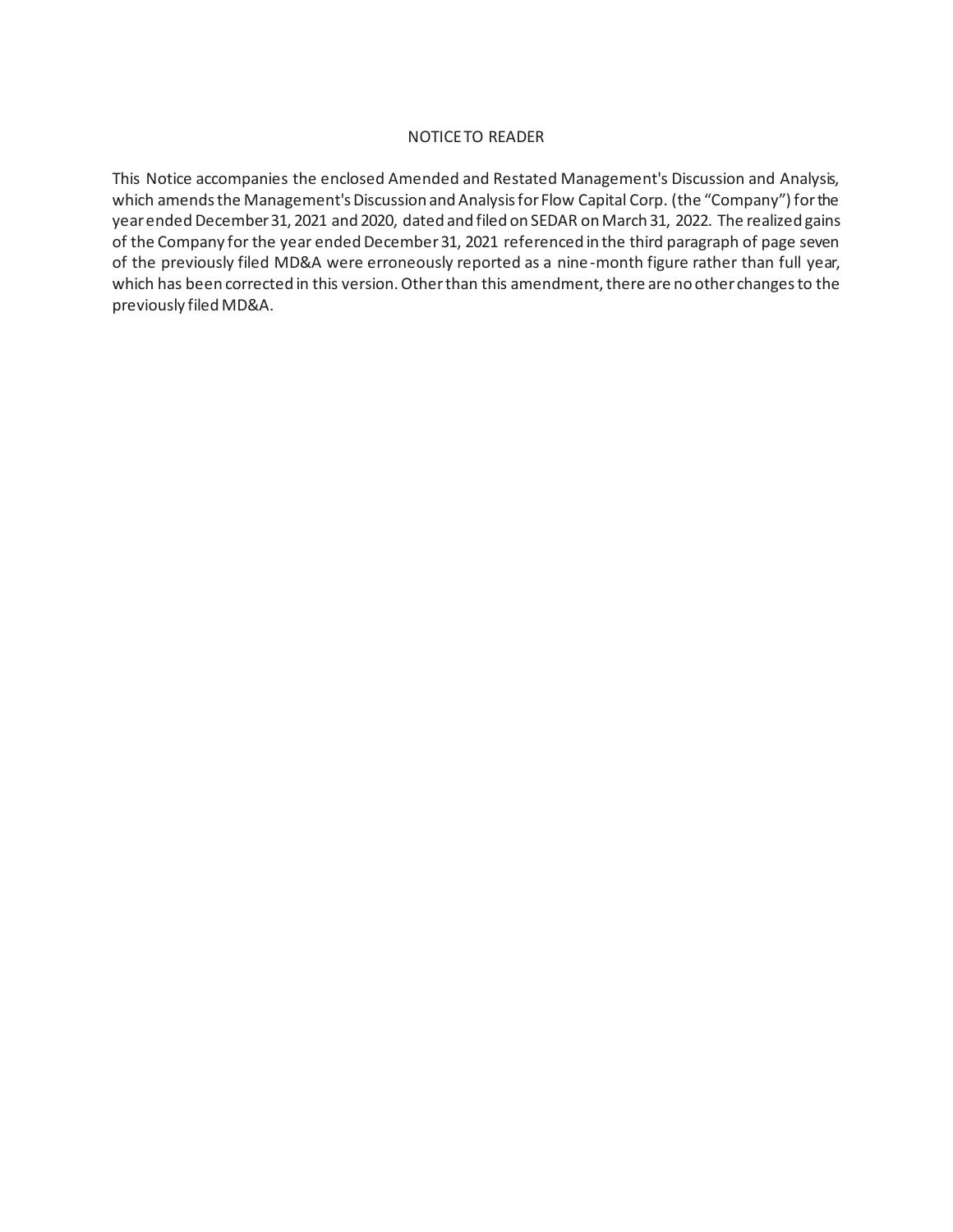

# **Flow Capital Corp.**

# **MANAGEMENT'S DISCUSSION AND ANALYSIS**

This Management's Discussion and Analysis ("**MD&A**") of the financial condition and results of Flow Capital Corp. ("**Flow Capital**", the "**Company**", **"our**" or "**we**") is for the three months and year ended December 31, 2021. The information in this MD&A is current as of March 31, 2022 and should be read in conjunction with the audited consolidated financial statements and notes thereto for the years ended December 31, 2021 and 2020.

The Company's audited consolidated financial statements and notes thereto for the year ended December 31, 2021 have been prepared in accordance with International Financial Reporting Standards ("**IFRS**") as issued by the International Accounting Standards Board ("IASB") and are recorded in Canadian dollars. Certain dollar amounts in this MD&A have been rounded to the nearest thousands of dollars.

## **FORWARD-LOOKING INFORMATION**

This MD&A and documents incorporated by reference contain certain "forward-looking information" within the meaning of applicable Canadian securities legislation and may also contain statements that may constitute "forward-looking statements" within the meaning of the safe harbor provisions of the U.S. Private Securities Litigation Reform Act of 1995. Such forward-looking information and forward-looking statements are not representative of historical facts or information or current condition, but instead rep resent only the Company's beliefs regarding future events, plans or objectives, many of which, by their nature, are inherently uncertain and outside of the Company's control. Generally, such forward-looking information or forward-looking statements can be identified by the use of forward-looking terminology such as "plans", "expects" or "does not expect", "is expected", "budget", "scheduled", "estimates", "forecasts", "intends", "anticipates" or "does not anticipate", or "believes", or variations of such wo rds and phrases or may contain statements that certain actions, events or results "may", "could", "would", "might" or "will be taken", "will continue", "will occur" or "will be achieved". The forward-looking information contained herein may include, but is not limited to, information with respect to: prospective financial performance; including the Company's opinion regarding the current and future performance of its portfolio, expenses and operations; anticipated cash needs and need for additional financing; anticipated funding sources; future growth plans; royalty acquisition targets and proposed or completed royalty transactions; estimated operating costs; estimated market drivers and demand; business prospects and strategy; anticipated trends and challenges in the Company's business and the markets in which it operates; the Company's ability to pay dividends in the future and the amount and timing of those dividends; and the Company's financial position. By identifying such information and statements in this manner, the Company is alerting the reader that such information and statements are subject to known and unknown risks, uncertainties and other factors that may cause the actual results, level of activity, performance, or achievements of the Company to be materially different from those expressed or implied by such information and statements.

An investment in securities of the Company is speculative and subject to a number of risks including, without limitation, ris ks relating to: the need for additional financing; the Company's ability to pay dividends in the future and the timing and amount of those dividends; the relative speculative and illiquid nature of an investment in the Company; the volatility of the Company's share price; th e Company's limited operating history; the Company's ability to generate sufficient revenues; the Company's ability to manage future growth; the limited diversification in the Company's existing investments and the concentration of a significant amount of the Company's invested capital in a small number of investments; the Company's ability to negotiate additional royalty purchases from new investee companies; the Company's dependence on the operations, assets and financial health of its investee companies; the Company's limited ability to exercise control or direction over investee companies; potential defaults by investee companies and the unsecured nature of the Company's investments; the Company's ability to enforce on any default by an investee company; competition with other investment entities; tax matters, including the potential impact of the Foreign Account Tax Compliance Act on the Company; the potential impact of the Company being classified as a Passive Foreign Investment Company ("PFIC"); reliance on key personnel; dilution of shareholders' interest through future financings; changes to the Company's accounting policies and methods; and general economic and political conditions; as well as the risks discussed in the management information circular of the Company dated April 30, 2020 and the risks discussed herein. Although the Company has attempted to identify important factors that could cause actual results to differ materially from those contained in the forward-looking information and forward-looking statements, there may be other factors that cause results not to be as anticipated, estimated or intended.

In connection with the forward-looking information and forward-looking statements contained in this MD&A, the Company has made certain assumptions. Assumptions about the performance of the Canadian and U.S. economies over the next 24 months and how that will affect the Company's business and its ability to identify and close new opportunities with new investees are material factors that the Company considered when setting its strategic priorities and objectives, and its outlook for its business.

Key assumptions include, but are not limited to: assumptions that the Canadian and U.S. economies relevant to the Company's investment focus will remain relatively stable over the next 12 to 24 months; that interest rates will not increase dramatically over the next 12 to 24 months; that the Company's existing investees will continue to make royalty and interest payments to the Company as and when required; that the businesses of the Company's investees will not experience material negative results; that the Company will continue to grow its portfolio in a manner similar to what has already been established; that tax rates and tax laws will not change significantly in Canada and the U.S.; that more small to medium private and public companies will continue to require access to alternative sources of capital; and that the Company will have the ability to raise required equity and/or debt financing on acceptable terms. The Company has also assumed that access to the capital markets will remain relatively stable, that the capital markets will perform with normal levels of volatility and that the Canadian dollar will not have a high amount of volatility relative to the U.S. dollar. In determining expectations for economic growth, the Company primarily considers historical economic data provided by the Canadian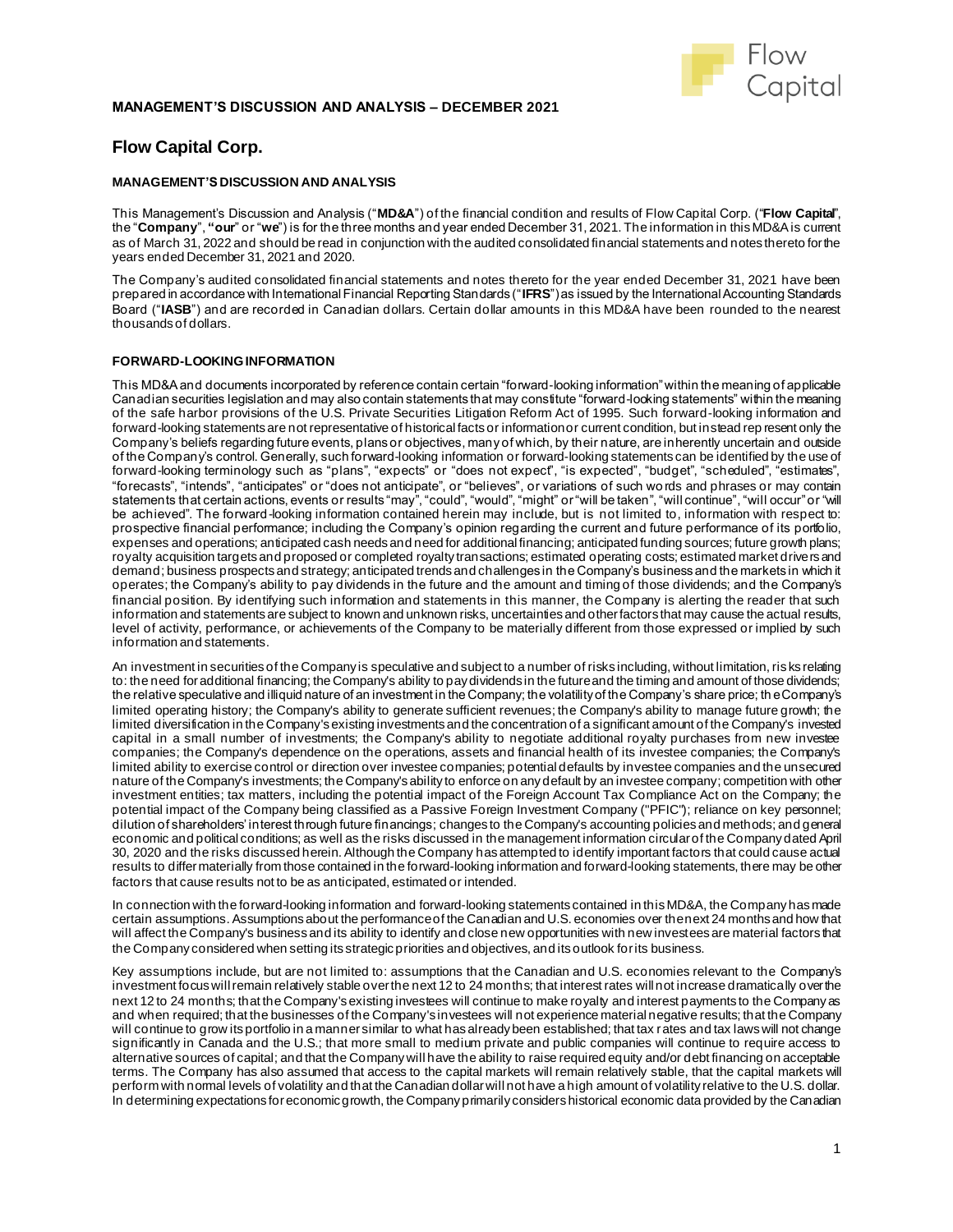

and U.S. governments and their agencies. Although the Company believes that the assumptions and factors used in preparing, and the expectations contained in, the forward-looking information and statements are reasonable, undue reliance should not be placed on such information and statements, and no assurance or guarantee can be given that such forward -looking information and statements will prove to be accurate, as actual results and future events could differ materially from those anticipated in such information and statements.

The forward-looking information and forward-looking statements contained in this MD&A are made as of the date of this MD&A, and the Company does not undertake to update any forward-looking information and/or forward-looking statements that are contained or referenced herein, except in accordance with applicable securities laws. All subsequent written and oral forward-looking-information and statements attributable to the Company or persons acting on its behalf is expressly qualified in its entirety by this notice.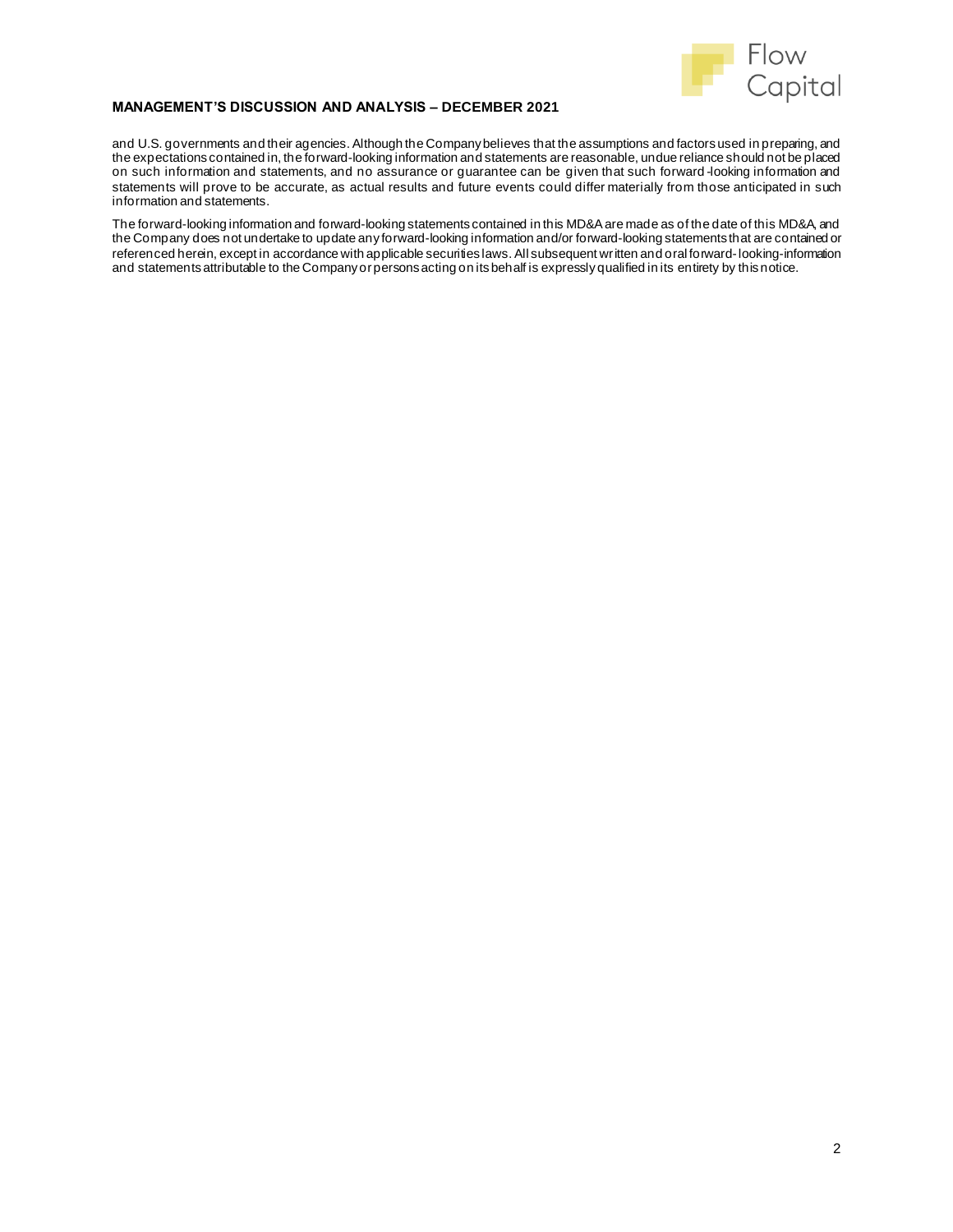

# **TABLE OF CONTENTS**

| ROYALTY INVESTMENT BUYOUTS AND SALE OF EQUITY HOLDINGS 4         |  |
|------------------------------------------------------------------|--|
|                                                                  |  |
|                                                                  |  |
|                                                                  |  |
|                                                                  |  |
|                                                                  |  |
|                                                                  |  |
|                                                                  |  |
|                                                                  |  |
|                                                                  |  |
|                                                                  |  |
|                                                                  |  |
| COMMITMENTS, CONTINGENCIES AND OFF-BALANCE SHEET ARRANGEMENTS 15 |  |
|                                                                  |  |
|                                                                  |  |
|                                                                  |  |
|                                                                  |  |
|                                                                  |  |
|                                                                  |  |
|                                                                  |  |
|                                                                  |  |
|                                                                  |  |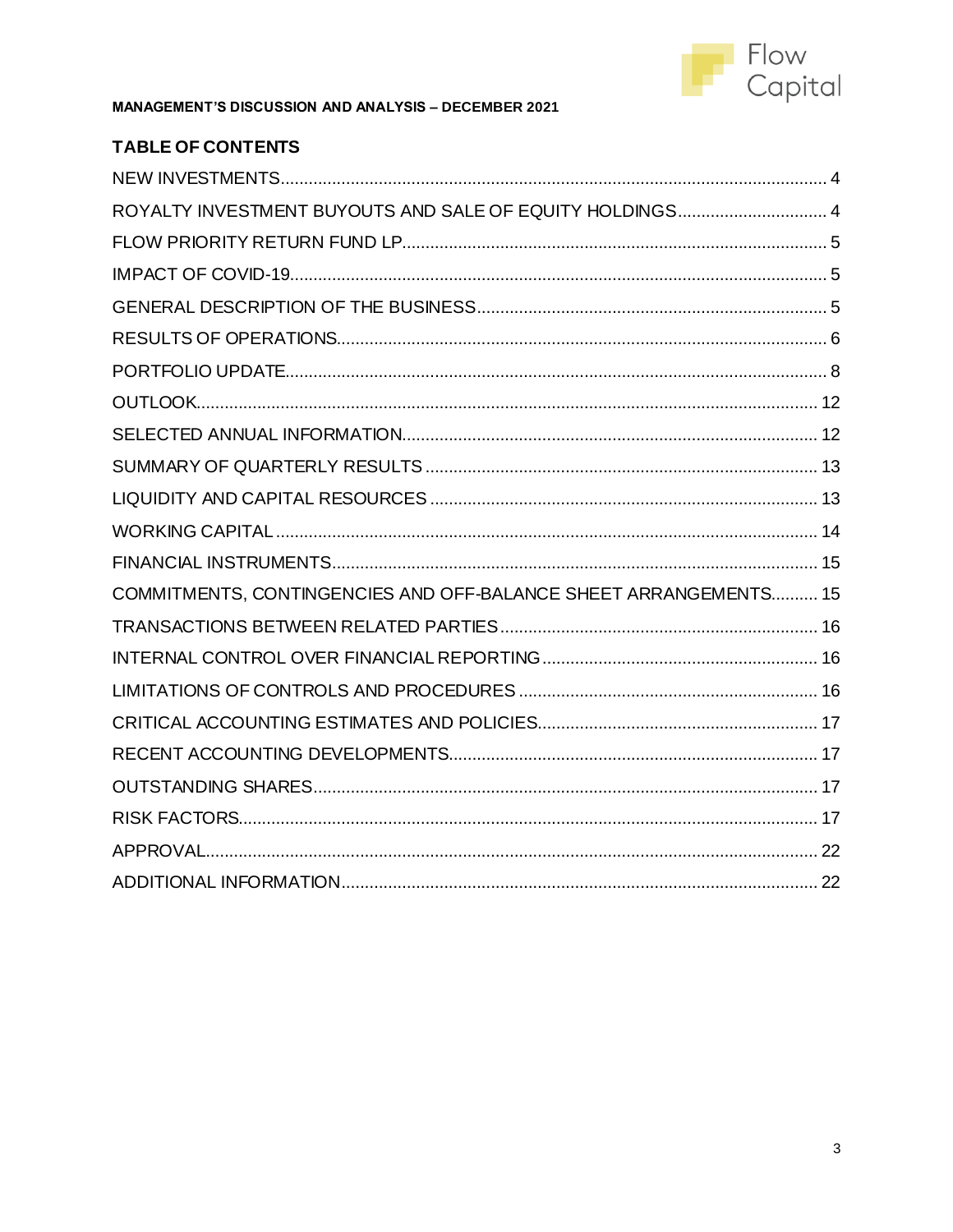

### <span id="page-4-0"></span>**NEW INVESTMENTS**

The Company closed a US\$1,500,000 (CA\$1,906,900) follow-on investment in Jorsek Inc. **("Jorsek"**), a SaaS software company providing a cloud-based, highly scalable, and configurable knowledge management solution for the technical documentation market. The follow-on investment was closed in two tranches of US\$1,000,000 (CA\$1,277,600) on December 30, 2021, and US\$500,000 (C\$ 630,300) on January 26, 2022. Under the terms of the investment, Flow Capital will earn a fixed interest on its investment and received warrants at a strike price to be determined by a subsequent equity financing by Jorsek.

On November 10, 2021, the Company closed a US\$1,500,000 (C\$ 1,873,000) investment in Kovo Healthtech Corporation ("**Kovo**") (TSXV: KOVO), a healthcare technology company providing revenue lifecycle management services. Under the terms of the investment, Flow Capital will earn a fixed interest on the total investment and received warrants at a strike price determined by the 10-day VWAP of the Kovo stock at the time of issuance.

On October 28, 2021 the Company closed a US\$2,000,000 (C\$ 2,480,000) investment in VET24SEVEN, INC. (**"AskVet"**) a technology based pet wellness platform. Under the terms of the investment, Flow Capital will earn a fixed interest on the total investment and received warrants at a strike price to be determined by a subsequent equity financing by AskVet.

On September 22, 2021, the Company closed a US\$5,000,000 (CA\$6,378,000) investment in EverWash Inc. (**"EverWash"**). EverWash is a fast-growing membership and subscription management software platformfor the car wash industry. Under the terms of the investment, Flow Capital will earn a fixed interest on the total investment and received warrants at a strike price to be determined by a subsequent equity financing by EverWash.

On July 30, 2021, the Company closed a US\$1,500,000 (CA\$1,869,300) follow-on investment in The PYURE Company Inc. (**"PYURE"**), taking the total amount invested in Pyure to US\$ 4,500,000 (CA\$ 5,813,400). Under the terms of the investment, Flow Capital will earn a fixed interest on the total investment and received warrants at a strike price determined by the recent equity financing raised by PYURE.

On June 14, 2021, the Company closed a US\$3,000,000 (CA\$3,642,600)investment in Performio USA Inc. **("Performio"**), an Irvinebased SaaS software Incentive Compensation Management solution. Under the terms of the investment, Flow Capital will earn a fixed interest on its investment and will receive a success fee as a percentage of the net proceeds in any transaction involving a change of control at Performio.

On June 9, 2021, the Company closed a US\$2,000,000 (CA\$2,418,800) investment in Jorsek Inc. **("Jorsek"**), a SaaS software company providing a cloud-based, highly scalable, and configurable knowledge management solution for the technical documentation market. Under the terms of the investment, Flow Capital will earn a fixed interest on its investment and received warrants at a strike price to be determined by a subsequent equity financing by Jorsek.

On April 27, 2021, the Company closed a US\$2,500,000 (CA\$3,124,000) investment in Miniluxe Inc., (**"Miniluxe"**), a brand platform of clean beauty products and services. Under the terms of the investment, Flow Capital will earn a fixed interest on its investment and received warrants at a strike price to be determined by a subsequent equity financing by Miniluxe.

#### <span id="page-4-1"></span>**ROYALTY INVESTMENT BUYOUTS AND SALE OF EQUITY HOLDINGS**

On September 21, 2021 BPLI Holdings Inc. (**"Bluedrop"**) completed a buyout of Flow Capital's royalty investment for CA\$2,000,000. Including the monthly royalty payments received by Flow, this represents a cash-on-cash return of approximately 4 times the amount invested over 7.7 years.

On July 20, 2021, Sundial Growers Inc. (Nasdaq: SNDL) (**"Sundial"**) announced the completion of its previously disclosed arrangement (the "Arrangement") whereby Sundial has acquired all of the issued and outstanding common shares of Inner Spirit Holdings Ltd. (CSE: ISH) ("**Inner Spirit**") for consideration per Inner Spirit Share consisting of (i) \$0.30 in cash and (ii) 0.0835 of a common share of Sundial. Flow Capital received \$3,624,000 in cash and 1,008,680 Sundial common shares. Flow Capital subsequently sold the Sundial shares received for US\$820,318. Including proceeds from sales of Inner Spirit shares earlier in the quarter and the sale of Sundial shares, Flow realized a total of CA\$ 4,853,479 from exiting its equity position in Inner Spirit.

On June 30, 2021 ConnectandSell Inc. (**"ConnectandSell"**) completed a buyout of Flow Capital's royalty investment for US\$3,000,000 (CA\$ 3,715,200). Including the monthly royalty payments received by Flow, this represents a cash-on-cash return of approximately 2.89 times the amount invested over 4 years.

On June 18, 2021 Stability Healthcare Inc. **("Stability"**) completed a buyout of Flow Capital's royalty investment for US\$2,850,000 (CA\$ 3,539,415). Including the monthly royalty payments received by Flow, this represents a cash-on-cash return of approximately 2.90 times the amount invested over 3 years.

On May 24, 2021, Interiormark LLC., ("**Interiormark**") completed a buyout of Flow Capital's royalty investment for US\$1,925,000 (CA\$ 2,320,973). Including an earlier partial buydown and the monthly royalty payments received by Flow, this represents a cash-on-cash return of approximately 2.74 times the amount invested over 6 years.

On April 3, 2021, Spiridon Technologies Ltd., (**"Spiridon"**) completed a buyout of Flow Capital's royalty investment for US\$425,000. (CA\$ 533,982). Including the monthly royalty payments received by Flow, this represents a cash-on-cash return of approximately 1.8 times the amount invested over 24 months.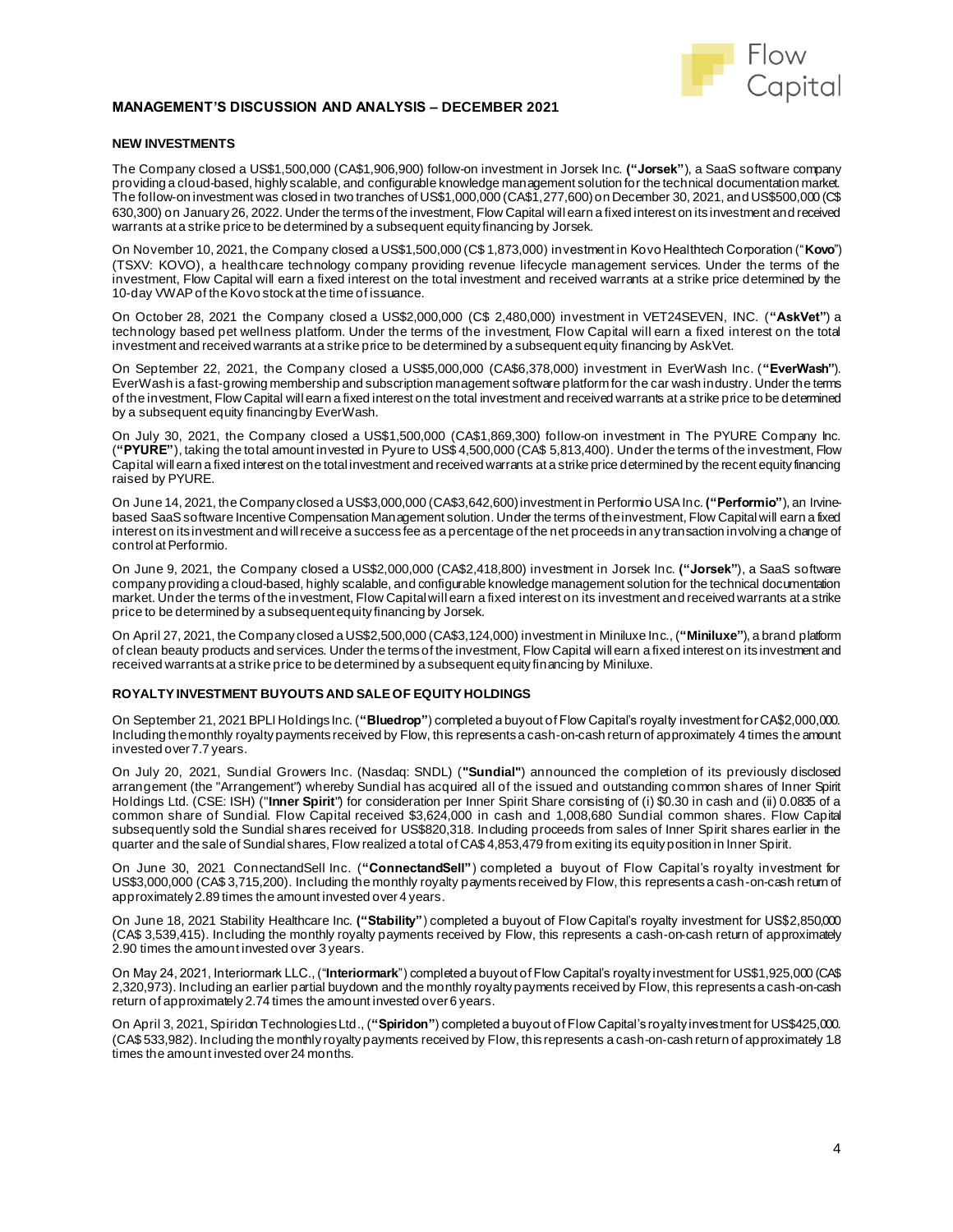

# <span id="page-5-0"></span>**FLOW PRIORITY RETURN FUND LP**

On March 1, 2022 the Company raised US\$ 479,000 from the issuance of G units in the Flow Priority Return Fund II LP (the **"Priority Return Fund II"** or **"PRF II"**).

On December 21, 2021 the Company raised US\$ 330,000 from the issuance of G units in Priority Return Fund II.

On October 1, 2021 the Company raised approximately US\$ 1,800,000 from the issuance of G units in Priority Return Fund II.

On September 21, 2021 the Company redeemed outstanding units of its Priority Return Fund II, in the amount of approximately CA\$ 465,000.

On August 6, 2021, the Company announced that it had redeemed outstanding units of its Priority Return Fund II, in the amount of approximately CA\$ 3,600,000 and raised approximately US\$ 2,800,000 from the issuance of G units. PRF II had introduced new Class G units in June 2021, to provide the flexibility to raise US\$ denominated funds and better match currency exposure in the underlying assets and liabilities.

<span id="page-5-1"></span>On April 16, 2021, the Company redeemed outstanding F units of its Priority Return Fund II in the amount of CA\$ 217,000.

#### **IMPACT OF COVID-19**

During the first quarter of 2020, there was a global outbreak of COVID-19, which has had a significant impact on businesses worldwide through the restrictions put in place by governments regarding travel, business operations and isolation/quarantine orders.

The observed impact on the financial performance of Flow Capital's portfolio companies has been mixed. Some investee companies have reported that their customers are slowing fulfillment cycles and have delayed new purchases. Initially, there were also reports of some delays in order delivery primarily due to short term supply chain disruptions in Asia, which have since recovered in the recently concluded quarter. On a positive note, investee companies in fields related to healthcare and communications infrastructure, or others that offer certain technology-enabled services and software, have observed increasing demand. Financial stress and business uncertainty are pushing businesses to seek alternate sources of credit, which is helping drive more new deal flow to the Company.

At this time, the true extent of the impact the COVID-19 outbreak may have on Flow Capital is unknown as this will depend on future developments that are highly uncertain and that cannot be predicted with confidence. These uncertainties arise from the inability to predict the emergence or severity of new variants, and the duration of the outbreak, including the duration of travel restrictions, business closures or disruptions, and quarantine/isolation measures that are currently, or may be put, in place by Canada and other countries to fight the virus. Given the uncertainty around the extent and timing of the future spread or mitigation of COVID-19 and around the imposition or relaxation of protective measures, the Company cannot estimate with certainty the impact on its investee portfolio businesses and to its own future results of operations, cash flows or financial condition. Infections may become more widespread and the limitation on the ability to work, travel and timely sell and distribute products, as well as any closures or supply disruptions, may be extended for longer periods of time and to other locations, all of which would have a negative impact on any investee company, and hence the Company's business, financial condition and operating results. In addition, the unknown scale and duration of these developments have macro and micro negative effects on the financial markets and global economy which could result in an economic downturn that could have a material adverse effect on its operations and financial results, earnings, c ash flow and financial condition.

<span id="page-5-2"></span>The Company will continue to review the impact of COVID-19 on the business, in the ensuing quarters.

#### **GENERAL DESCRIPTION OF THE BUSINESS**

Flow Capital makes cashflow-oriented investments using venture debt and revenue-linked royalty financing structures, in emerging growth businesses (individually, an "**investee**" and collectively the "**investees**"). A typical investee is a profitable or near-profitable company, at the cusp of rapid expansion, seeking alternative sources of growth capital without significant dilution from equity financing or restrictive covenants of conventional debt. Flow Capital also provides a range of advisory services to assist investees in fulfilling their growth objectives.

Flow Capital creates shareholder value in three ways. First, by investing in high growth potential businesses using financial structures that provide the investee with capital in exchange for regular interest and principal payments and / or recurring revenue-linked royalty payments. By focusing on cash generating investment structures, the Company ensures a stable, continuous accretion of cash returns on its principal investments. Venture debt typically carries a fixed rate of interest and may or may not be amortizing. The revenuelinked structure earns interest like returns that can expand with the growth of the underlying investee revenue-base. Flow Capital's diverse portfolio of cashflow-oriented investments in investees creates the potential for a stable and growing stream of long-term, recurring revenues.

Secondly, Flow Capital's revenue-linked financing structures are constructed to yield a multiple of the aggregate investment amount on an exit event. Investees typically have an option to buydown or buyout the financing structure, after a minimum tenure, at a multiple of the initial investment. As the investees control the timing of the buyouts, it is not possible to precisely forecast exit events for Flow Capital; however, when buyouts do occur, they can realize material cash-on-cash returns for the Company. Flow Capital's portfolio of diverse royalty contracts provides the potential for numerous royalty buyouts, which could in the future provide c ash-on-cash returns in excess of the portfolio's investment cost and recurring revenues from the portfolio.

A third source of shareholder value is long-term returns realized from equity and warrant positions, and from success fees. While Flow Capital does not typically make direct equity investments in its investees, as a part of its loan investments the Company generally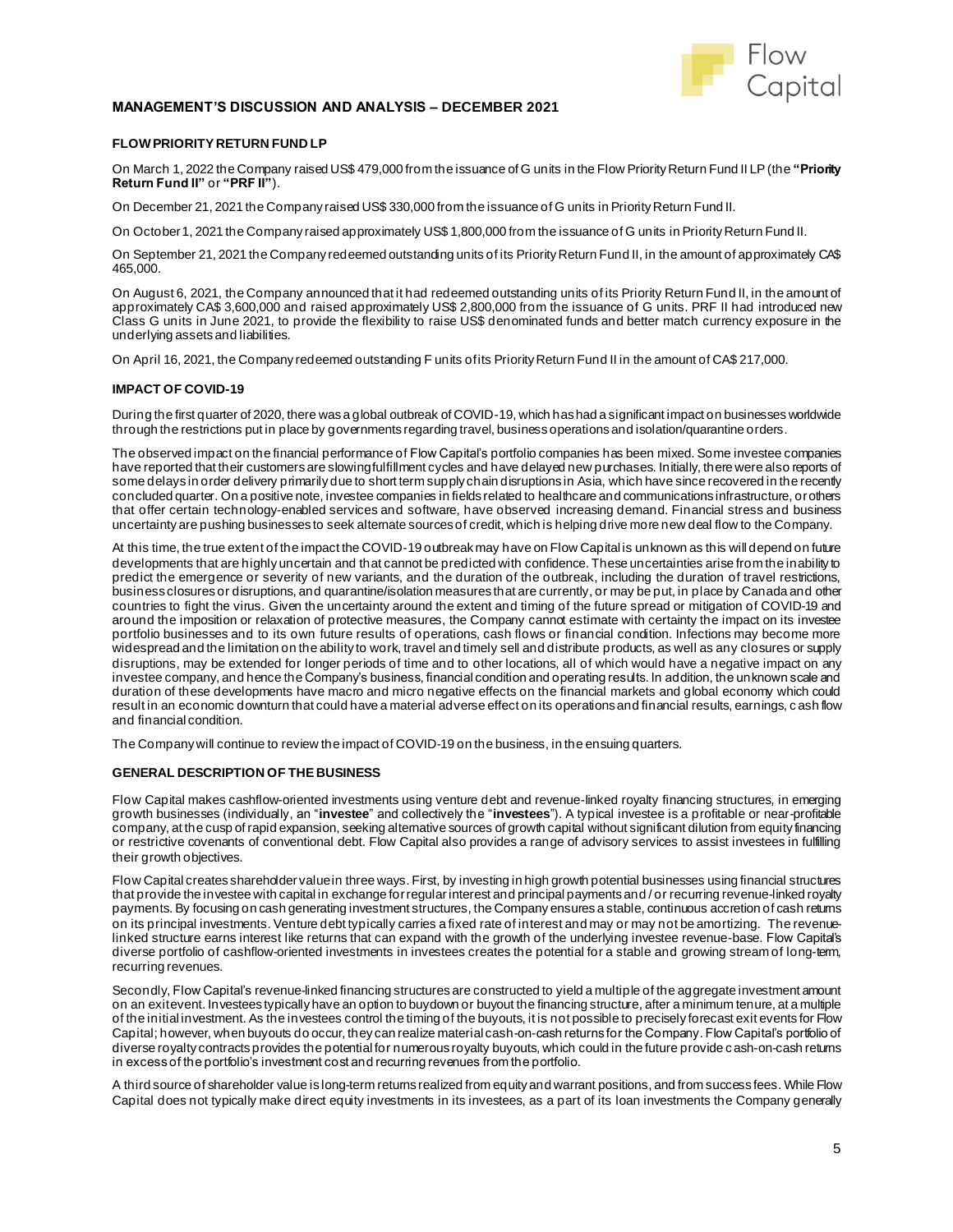

acquires some form of participation in the equity upside in the growth of the investee, in the form of warrants , or in other cases, such as when an existing financing structure is converted into equity. Further, some investment structures include a success fee payable on a liquidation event for the principals (e.g. a stock exchange listing, change of control, acquisition of the business) for the investee company. Precisely forecasting the future value of equity and warrant positions, or the timing of liquidation events that crystalize the success fees, is not possible for Flow Capital; however, these positions have the potential to create significant shareholder value over the long term, through excess of cash flows from royalty payments, buyouts or buydowns, interest and principal repayments.

In summary, Flow Capital creates shareholder value in three distinct ways:

- Stable, recurring revenues from a diverse portfolio of cashflow-oriented investments in emerging growth companies, over the duration of an active investment, until an exit event is triggered
- Gains on exit events including royalty buyouts or buydowns, and
- <span id="page-6-0"></span>Gains from residual value in equity and warrant positions, equity-linked success fees, realized over the longerterm.

# **RESULTS OF OPERATIONS**

|                                                          | Three months<br>ended<br>December 31,<br>2021 | Three months<br>ended<br>December 31,<br>2020 | Year ended<br>December 31,<br>2021 | Year ended<br>December 31,<br>2020 |
|----------------------------------------------------------|-----------------------------------------------|-----------------------------------------------|------------------------------------|------------------------------------|
| Revenues                                                 | 3,342,968<br>\$                               | \$<br>3,612,107                               | \$<br>10,426,947                   | 10,379,187<br>\$                   |
| Profit for the period                                    | 2,263,807                                     | 617,850                                       | 5,597,275                          | 2,121,739                          |
| Basic Earningsper share                                  | 0.0725                                        | 0.0191                                        | 0.1782                             | 0.0600                             |
| Diluted Earnings per share                               | 0.0704                                        | 0.0191                                        | 0.1734                             | 0.0600                             |
| Book Value per outstanding share <sup>(1)</sup>          | 0.7473                                        | 0.5589                                        | 0.7473                             | 0.5589                             |
| Weighted basic averagen umber of shares<br>outstanding   | 31,240,077                                    | 32,343,251                                    | 31,407,914                         | 35,391,244                         |
| Weighted diluted average number of shares<br>outstanding | 32,148,615                                    | 32,343,251                                    | 32.282.509                         | 35,391,244                         |

(1)Calculated by taking Total Shareholders' Equity as reported on the Statements of Financial Position over the number of outsta nding shares.

#### **Revenue analysis**

### **Three months ended December 31, 2021**

|                                                | Three months<br>ended December 31, 2021 | Three months<br>ended December 31, 2020 | Growth<br>% |
|------------------------------------------------|-----------------------------------------|-----------------------------------------|-------------|
| Royalty payment and loan interest in come      | 1,605,980<br>S                          | 1,536,576<br>۰D                         | 4.5         |
| Realized gain from sale of investments         | (489, 944)                              | 442.409                                 | (210.7)     |
| Foreign exchange gain (loss)                   | 32.777                                  | (506, 182)                              | (106.5)     |
| Adjustments to fair value                      | 5,140,136                               | 2,077,174                               | 147.5       |
| Realized loss from investments written off     | (3, 106, 800)                           |                                         | <b>NA</b>   |
| Other income (including other interest income) | 160.819                                 | 62.131                                  | 158.8       |
| <b>Total revenue</b>                           | 3,342,968                               | 3,612,107                               | (7.5)       |

Total revenue for the three-month period ended December 31, 2021 was \$3,342,968, a 7.5% decrease from \$3,612,107 in the threemonth period ended December 31, 2020. Royalty and loan payment income for the three-month period ended December 31, 2021 was \$1,605,980 representing a 4.5% increase from the \$1,536,576, earned in the three-month period ended December 31, 2020.

Of the \$1,605,980 royalty and loan payment income earned during the three-month period ended December 31, 2021, \$754,871 was contributed by interest earned from new investments acquired in the last twelve months, \$786,624 from royalty payment income from the existing portfolio and \$64,241 on account of loan amortization adjustments. The increase in royalty and loan income was offset by a reduction due to royalty buyouts and one investment not accruing any income due to non-payment, over the twelve-month period ended December 31, 2021.

Realized gain (loss) from sale of investments was \$(489,944) for the three-month period ended December 31, 2021 compared to \$442,409 for the three-month period ended December 31, 2020, on account of an old investment being restructured.

In accordance with *IFRS 9 Financial Instruments,* all components, some of which are non-cash items, that impact the value of the financial asset must be included in revenue. For the three-month period ended December 31, 2021, revenues were impacted by IFRS 9 net non-cash items of \$2,066,113 compared to \$1,570,992 for the three-month period ended December 31, 2020. The non-cash amount of \$2,066,113 comprised \$5,140,136 in adjustments to fair value, \$(3,106,800) in realized losses due to investments written off and \$32,777 of foreign exchange movements. Adjustments to fair value comprised \$731,678 from loans, due to the reversal of a previously written-down note for \$840,000 that was reassigned during the period offset by \$(108,322) in allowance for expected losses on loans receivable, \$4,423,426 from movements in the carried value of royalty investments and \$(14,968) from the change in the carried value of equity and warrant positions.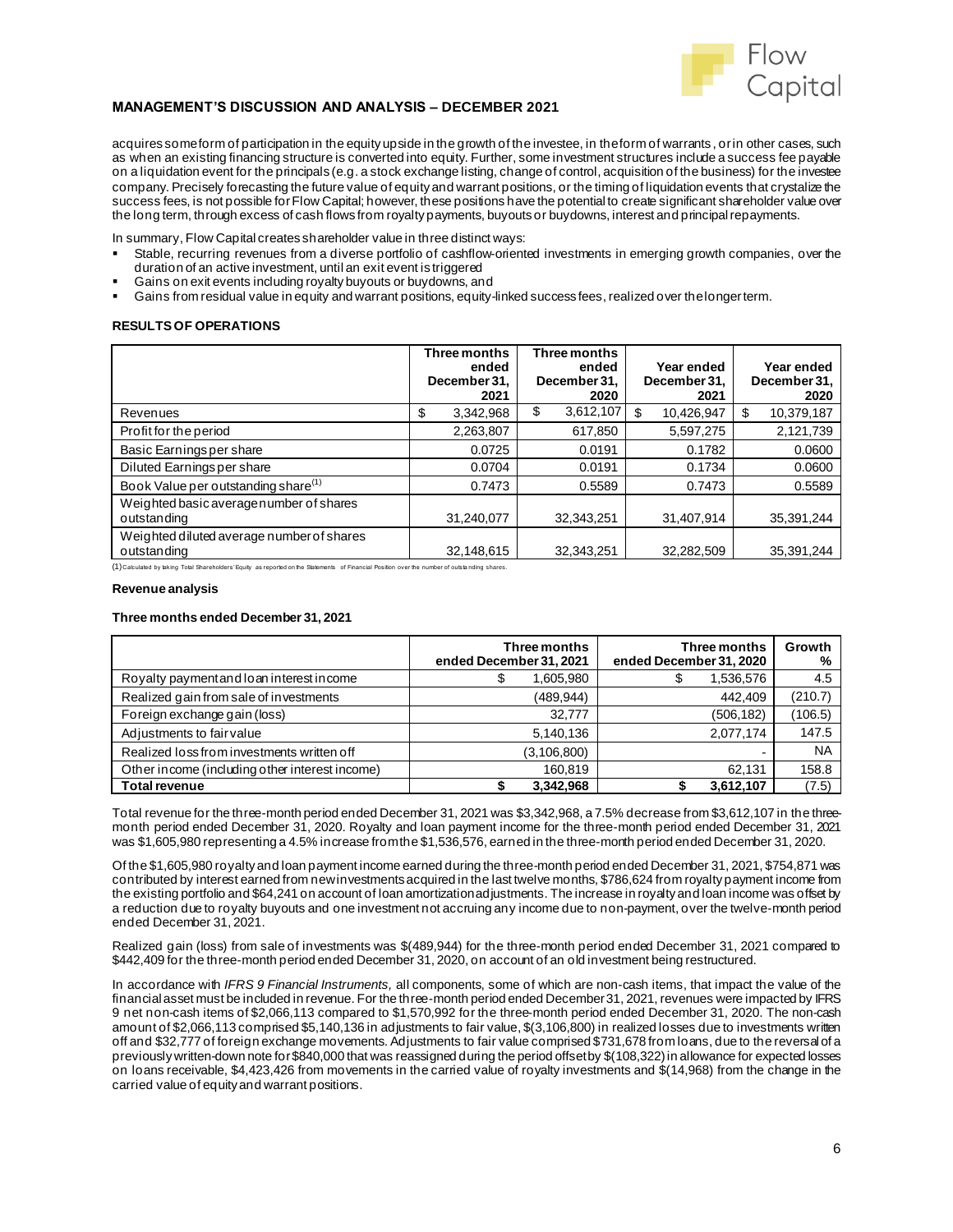

#### **Year ended December 31, 2021**

|                                                | Year<br>ended December 31,<br>2021 | Year<br>ended December 31,<br>2020 |           |
|------------------------------------------------|------------------------------------|------------------------------------|-----------|
| Royalty and loan payment income                | 6,091,103                          | 5,373,630                          | 13.4      |
| Realized gain from sale of investments         | 8,704,123                          | 918,379                            | 847.8     |
| Foreign exchange loss                          | (185, 446)                         | (276, 665)                         | (33.0)    |
| Adjustments to fair value                      | (1,276,209)                        | 3,937,929                          | (132.4)   |
| Realized loss from investments written off     | (3, 106, 800)                      |                                    | <b>NA</b> |
| Other income (including other interest income) | 200.176                            | 425.914                            | (53.0)    |
| <b>Total revenue</b>                           | 10,426,947                         | 10,379,187                         | 0.5       |

Total revenue for the year ended December 31, 2021, was \$10,426,947, a 0.5% increase from \$10,379,187 for the year ended December 31, 2020. Royalty and loan payment income for the yearended December 31, 2021, was \$6,091,103 representing a 13.4% increase from the \$5,373,630 earned in the year ended December 31, 2020.

Of the \$6,091,103 royalty and loan payment income earned during the year ended December 31, 2021, \$1,299,249 was contributed by interest from new loan investments acquired in the last twelve months. \$2,945,471 was from royalty payment and loan income from the continuing portfolio, carried forward from last year and into the next year, \$1,635,034 from investments that were exited during the year, and \$138,701 from income from loan amortization adjustments. These increases were offset by seven royalty buyouts and two investmentsnot accruing any income due to non-payment, over this period.

Realized gain from sale of investments was \$8,704,123 for the year ended December 31, 2021 compared to a realized gain of \$918,379 for the year ended December 31, 2020. The realized gain of \$8,704,123 for the year ended December 31, 2021 comprised \$4,856,508 in gains from buyouts of royalty investments in ConnectandSell, Interiormark, Stability and Bluedrop, and \$4,337,559 from net gains on the sale of shares in Boardwalktech Software Corp. ("BWLK"), mCloud Technologies Corp. ("mCloud"), InnerSpirit Holdings ("`ISH")and LevelJump Healthcare Corp ("LevelJump"), and a realized loss of \$(490,000) on the restructuring of dues from Brant as a part of the sale of Brant to Worldsource Securities Inc. ("Worldsource") and Riley Investment Services ("Riley") and a nominal FX impact.

In accordance with *IFRS 9 Financial Instruments,* all components, some of which are non-cash items, that impact the value of the financial asset must be included in revenue. For the year ended December 31, 2021, revenues were impacted by IFRS 9 net noncash items of \$(4,568,455) compared to \$3,661,264 for the year ended December 31, 2020. The non-cash amount of \$(4,568,455) was made up of \$(1,276,209) in adjustments to fair value, \$(3,106,800) in realized losses due to investments written off and \$(185,446) of foreign exchange movements. Adjustments to fair value comprised \$(305,107) from adjustments in the fair value of the royalty investments, and \$(1,502,172) from a decrease in the fair value of equity and warrant positions held in investee companies, primarily on account of the sale of the Company's holding in ISH, and \$(4,728,533), offset by \$530,969 from fair value and loan amortization adjustments to promissory notes and loan investments in the portfolio.

#### **Operating expense analysis**

Total operating expenses were \$932,786 and \$3,083,113 for the three-month period and year ended December 31, 2021, compared to \$1,059,017 and \$3,886,089 for the three-month period and yearended December 31, 2020.

Salaries, benefits, and other staffing costs were \$443,653 and \$1,402,539 for the three-month period and yearended December 31, 2021, compared to were \$582,736 and \$1,687,491 for the three-month period and year ended December 31, 2020. The decrease in staffing costs was due to changes in team composition.

Restructuring costs for the year ended December 31, 2021, were \$65,579 compared to \$517,770 in the year ended December 31, 2020.

Share-based compensation was \$38,595 and \$119,484 for the three-month period and year ended December 31, 2021, compared to \$109,41 and \$403,990 for the three-month period and year ended December 31, 2020, reflecting the expense impact of the vesting schedule for the outstanding options as at December 31, 2021. There were no new options granted or exercised during this period. The Company granted 1,050,000 Performance Stock Units (**"PSUs"**) to certain Directors and Officers, and \$17,800 was expensed in to share-based compensation during the three-months and year ended December 31, 2021 (refer **Note 19** of the Financial Statements for the period).

Depreciation was \$14,533 and \$35,883 for the three-month period and year ended December 31, 2021, compared to \$27,230 and \$115,089 for the three-month period and year ended December 31, 2020. The decrease was on account of most of the leasehold improvements having already been amortized in prior periods and two sub-leases being exited during the yearending December 31, 2021.

Professional fees were \$228,091 and \$748,018 for the three-month period and year ended December 31, 2021, compared to \$214,702 and \$925,888 for the three-month period and year ended December 31, 2020. Professional fees for the three-month period ended December 31, 2021, primarily comprised legal fees in the amount of \$115,154 and accounting related expenses of \$99,918. Professional fees for the year ended December 31, 2021, comprised legal fees of \$454,509 and accounting related expenses of \$209,324.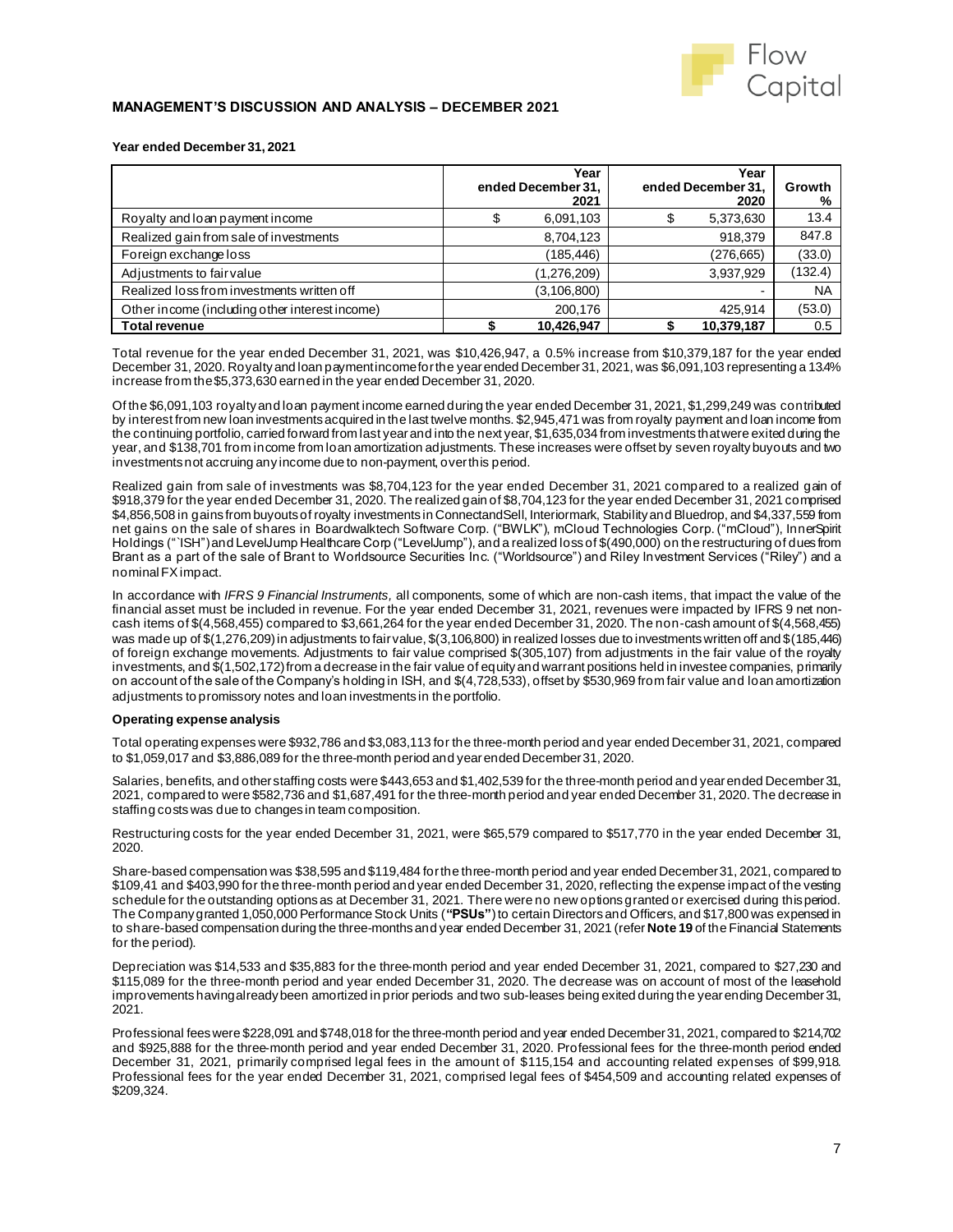

Office and general administrative expenses were \$207,913 and \$713,035 for the three-month period and year ended December 31, 2021, compared to \$54,939 and \$235,861 for the three-month period and year ended December 31, 2020. The amounts reported for the prior period included impacts of adjustments to leases. After normalizing those impacts, office and general administrative expenses for the three-month period and year ended December 31, 2021, were higher compared to the corresponding periods in the previous year primarily due to an increase in insurance related expenses, on account of a general increase in Directors and Officers insurance premiums.

Profit (loss) after taxes was \$2,263,808 and \$5,597,275 for the three-month period and year ended December 31, 2021, compared to \$617,851 and \$2,121,739 for the three-month period and yearended December 31, 2020. The increase in the profit (loss) after taxes was on account of higher royalty and loan payment income, favourable fair value movements, gains on royalty buyouts and sale of investments, and lower operating costs, compared to the corresponding periods in the previous year.

#### **Analysis for further items included in the Results of Operations**

Financing expense was \$414,260 and \$1,579,447 for the three-month period and year ended December 31, 2021 compared to \$1,047,028 and \$3,483,146 for the three-month period and year ended December 31, 2020. The decrease in financing expenses in 2021 compared to the corresponding periods of the previous year was primarily due to the expense of \$1,000,000 incurred to redeem the D units on winding up PRF I and interest accrued on the Series B debentures in the previous year, which were redeemed in December 2020, not being incurred in the current year, and the redeemable debt being refinanced at a lower rate in October 2020.

The Company had assumed an indemnity to the buyer related to certain representations and warranties as part of the transaction prior to the reverse take-over on June 7, 2018. The indemnity assumed was recognized at the fair value of the liability assumed. There have been no claims made under the indemnity since the transaction and management believes that the provision is no longer needed. The provision has been reversed as an expense recovery in the year ended December 31, 2021.

In the year ended December 31, 2021, the Company recorded an expense recovery of \$392,281 on account of a reversal of accruals recorded prior to the formation of Flow Capital where the limitation period has expired.

Income tax expense was \$933,409 for the year ended December 31, 2021 compared to \$888,213 year ended December 31, 2020. The income tax expense is accrued on realized gains on exits and royalty income from investments held by Flow Capital US Corp. The Company has derecognized all the deferred tax on loss carry forwards in Canada and the US, due to recent tax losses, and the lack of sufficient evidence that future taxable profit will be available against which the Company can use the benefits However, the Company's tax losses remain and based on a long-term financial plan prepared by management, the Company forecasts that it will be able to utilize the tax losses in Canada, before their expiry date.

# <span id="page-8-0"></span>**PORTFOLIO UPDATE**

#### **Performance Overview**

Flow Capital's business model combines recurring monthly revenues from revenue-linked royalty and interest payments, with gains on exit events including royalty buyouts or buydowns, and upside participation in equity and warrant positions, or finally from equitylinked success fees. Occasionally, the Company also earns advisory fees. This yields a continuous accretion of cash returns over the duration of an active investment, additional gains from a multiple of the initial investment amount received on an exit event, and longterm residual value linked to equity growth in the investee companies.

|                                                 | Three months<br>ended<br>December 31,<br>2021 | Three months<br>ended<br>December 31,<br>2020 | Year ended<br>December 31,<br>2021 | Year ended<br>December 31,<br>2020 |
|-------------------------------------------------|-----------------------------------------------|-----------------------------------------------|------------------------------------|------------------------------------|
| Number of active company investments            | 16                                            | 19                                            | 16                                 | 19                                 |
| Number of new company investments in period     |                                               |                                               |                                    |                                    |
| Total capital deployed during the period        | 5,614,800                                     | 6,432,343                                     | 23,061,352                         | 7,831,803                          |
| Investments at fair value, at the end of period | 39,442,728                                    | 29,773,287                                    | 39,442,727                         | 29,773,287                         |

#### **Royalty Payments and Royalty Buyouts**(1)

For the three-month period and year ended December 31, 2021, the total returns from royalty payments and royalty buyouts  $<sup>(1)</sup>$  was</sup> \$1,639,804 and \$23,912,718 compared to \$5,801,877 and \$10,773,741, respectively, for the three-month period and year ended December 31, 2020. The increases were primarily driven by of the sale of equity holdings in Inner Spirit, buyouts of the royalty investments in Interiormark, Stability, ConnectandSell and Bluedrop, and movements in the fair market value of the investment portfolio, which offset movements in royalty and loan income due to the timing of buyouts and new investments.

The compositions of the royalty payments and royalty buyouts<sup>(1)</sup> for the three-month period and year ended December 31, 2021 and 2020 were: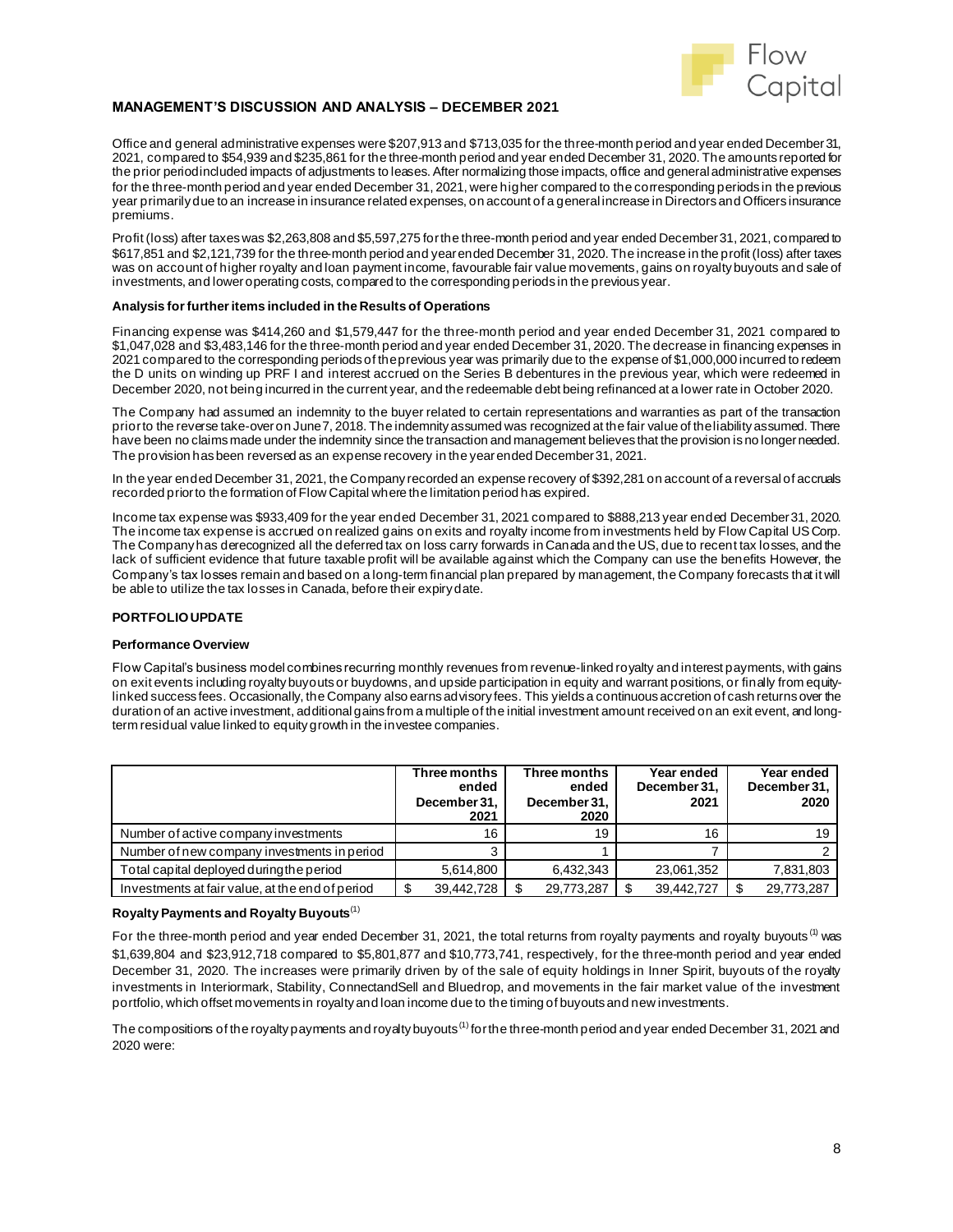

|                                   | Three months<br>ended December<br>31, 2021 |   | Three months<br>ended December<br>31, 2020 | <b>Twelve months</b><br>ended December<br>31, 2021 | <b>Twelve months</b><br>ended December<br>31, 2020 |
|-----------------------------------|--------------------------------------------|---|--------------------------------------------|----------------------------------------------------|----------------------------------------------------|
| Royalty payment and loan interest | 1.605.980                                  | S | 1.536.576                                  | 6.091.103                                          | \$<br>5,373,630                                    |
| Royalty buyouts and repayment of  |                                            |   |                                            |                                                    |                                                    |
| promissorynotes                   | 33.824                                     |   | 4,245,403                                  | 12,324,579                                         | 5,154,243                                          |
| Proceeds from the sale of shares  | $\blacksquare$                             |   | 19.898                                     | 5,497,036                                          | 245.868                                            |
| Total                             | 1.639.804                                  |   | 5.801.877                                  | 23.912.718                                         | 10.773.741                                         |

### **Royalty Buyouts**

Since the first royalty buyout in July 22, 2015, the Company has closed nineteen royalty buyouts. For the completed royalty buyouts, the table below discloses: (a) the date of the royalty buyout; (b) the date of investment; (c) the aggregate investment; (d) the gross amount and the net amount received; (e) the realized gain on the royalty buyout; (f) the cumulative cash generated including the royalty payments by the investment over the life of the investment; and (g) cash on cash return as of the date hereof as foll ows:

|                        |                       |                      |                                |                    |                             | <b>Cumulative</b>      |                       |
|------------------------|-----------------------|----------------------|--------------------------------|--------------------|-----------------------------|------------------------|-----------------------|
|                        | Date of               |                      | Aggregate                      | <b>Royalty</b>     | Gains<br><b>Realized on</b> | Cash<br>Generated Over | Cash-on-              |
| Investee               | <b>Royalty</b>        | Date of              | Investment                     | <b>Buyout</b>      | <b>Royalty</b>              | the Life of the        | Cash                  |
| Company                | <b>Buyout</b>         | Investment           | <b>Amount</b>                  | Amount             | <b>Buyout</b>               | Investment             | Return <sup>(2)</sup> |
|                        | July 23,              | November 1,          |                                |                    |                             |                        |                       |
| Wmode                  | 2015                  | 2013                 | \$1,000,000                    | \$2,783,010        | \$1,783,010                 | \$3,147,358            | 3.15                  |
|                        | September             | September            |                                |                    |                             |                        |                       |
| <b>DS Handling</b>     | 25, 2015              | 5, 2014              | \$1,000,000                    | \$1,387,500        | \$387,500                   | \$1,650,268            | 1.65                  |
|                        | October 6,            |                      | US\$2,000,000                  |                    |                             |                        |                       |
| <b>INOVx</b>           | 2015                  | July 1, 2014         | (\$2,137,000)                  | \$2,247,158        | $$(11,089)^{(1)}$$          | \$2,722,238            | 1.27                  |
|                        | October 20,           | August 15,           |                                |                    |                             |                        |                       |
| <b>Above Security</b>  | 2015                  | 2014                 | \$3,000,000                    | \$6,000,000        | \$2,700,000                 | \$6,453,861            | 2.15                  |
| 4Tell                  | November<br>17, 2015  | December<br>31, 2013 | US\$1.000.000<br>(\$1,090,215) | \$1,444,377        | $$377,862^{(1)}$            | \$1,855,519            | 1.70                  |
| Aquam                  | April 18,             |                      |                                |                    |                             |                        |                       |
| Corporation            | 2017                  | June 6, 2014         | \$2,000,000                    | \$5,000,000        | \$3,000,000                 | \$7,527,821            | 3.76                  |
|                        | February 28,          | April 25,            |                                |                    |                             |                        |                       |
| <b>Fixt</b>            | 2018                  | 2017                 | \$125,000                      | \$250,000          | \$125,000                   | \$276,563              | 2.21                  |
|                        | June 21,              | December             | US\$300,000                    |                    |                             |                        |                       |
| <b>Boardwalktech</b>   | 2018                  | 15, 2017             | (\$386,040)                    | \$800,400          | \$400,200                   | \$849,073              | 2.20                  |
|                        | December 3.           |                      | US\$850,000                    |                    |                             |                        |                       |
| Frequentz              | 2018                  | June 6, 2014         | (\$1,126,130)                  | \$1,413,125        | \$280,628                   | \$1,718,770            | 1.53                  |
|                        | <b>July 26,</b>       | October 30,          | US\$2,750,000                  |                    |                             |                        |                       |
| Agnity/mCloud          | 2019                  | 2015                 | (\$3,609,925)                  | $$2,636,400^{(3)}$ | $$(381,025)^{(3)}$$         | $$5,172,092^{(3)}$     | 1.43                  |
| Factor75               | December<br>31, 2019  | December<br>16, 2016 | US\$750,000<br>(\$985,254)     | \$1,982,550        | \$993,225                   | \$2,841,112            | 2.88                  |
|                        | July 22,              | December             |                                |                    |                             |                        |                       |
| eScribe                | 2020                  | 22, 2016             | \$250,000                      | \$500,000          | \$250,000                   | \$671,747              | 2.69                  |
|                        | December 8.           | October 31,          | US\$2,000,000                  |                    |                             |                        |                       |
| <b>Medical Imaging</b> | 2020                  | 2014                 | (\$2,945,050)                  | \$2,995,403        | \$433,803                   | \$5,192,239            | 1.77                  |
|                        | December              | November             |                                |                    |                             |                        |                       |
| Wedge                  | 22, 2020              | 14, 2019             | \$1,250,000                    | \$1,250,000        | $S-$                        | \$1,594,318            | 1.28                  |
|                        | April 04,             | April 04,            | US\$450,000                    |                    |                             |                        |                       |
| Spiridon               | 2021                  | 2019                 | (\$594,900)                    | \$533,982          | $$(27,698)$ -               | \$1,116,090            | 1.80                  |
|                        | May 25,               | March 20,            | US\$1,900,000                  |                    |                             |                        |                       |
| <b>Interiormark</b>    | 2021                  | 2015                 | (\$2,411,655)                  | \$2,515,028        | \$103,373                   | \$6,608,140            | 2.74                  |
|                        | June 18,              | April 24,            | US\$1,425,000                  |                    |                             |                        |                       |
| <b>Stability</b>       | 2021                  | 2018                 | (\$1,847,181)                  | \$3,539,415        | \$1,692,235                 | \$5,347,630            | 2.90                  |
|                        | June 30,              | May 08,              | US\$1,500,000                  |                    |                             |                        |                       |
| ConnectandSell         | 2021                  | 2017                 | (\$2,056,950)                  | \$3,715,200        | \$1,658,250                 | \$5,935,297            | 2.89                  |
| <b>Bluedrop</b>        | September<br>17, 2021 | January 10,<br>2014  | \$1,000,000                    | \$2,000,000        | \$1,000,000                 | \$4,010,224            | 4.01                  |
|                        |                       |                      |                                |                    |                             |                        |                       |
| Total                  |                       |                      | \$28,815,300                   | \$42,993,548       | \$14,765,274                | \$64,690,360           | 2.25                  |

(1) These amounts include breign exchange gains of \$422,988 and \$264.285 respectively realized when he royaly agreement was bought out<br>(2) Calculated by taking Cumplete Cash Central of the Live and the breign exposure to b

The table above excludes the \$12,375,000 received in proceeds from the sale of the Global Partners business, as that was the sale of an asset inherited through an acquisition and an atypical investment of the Company.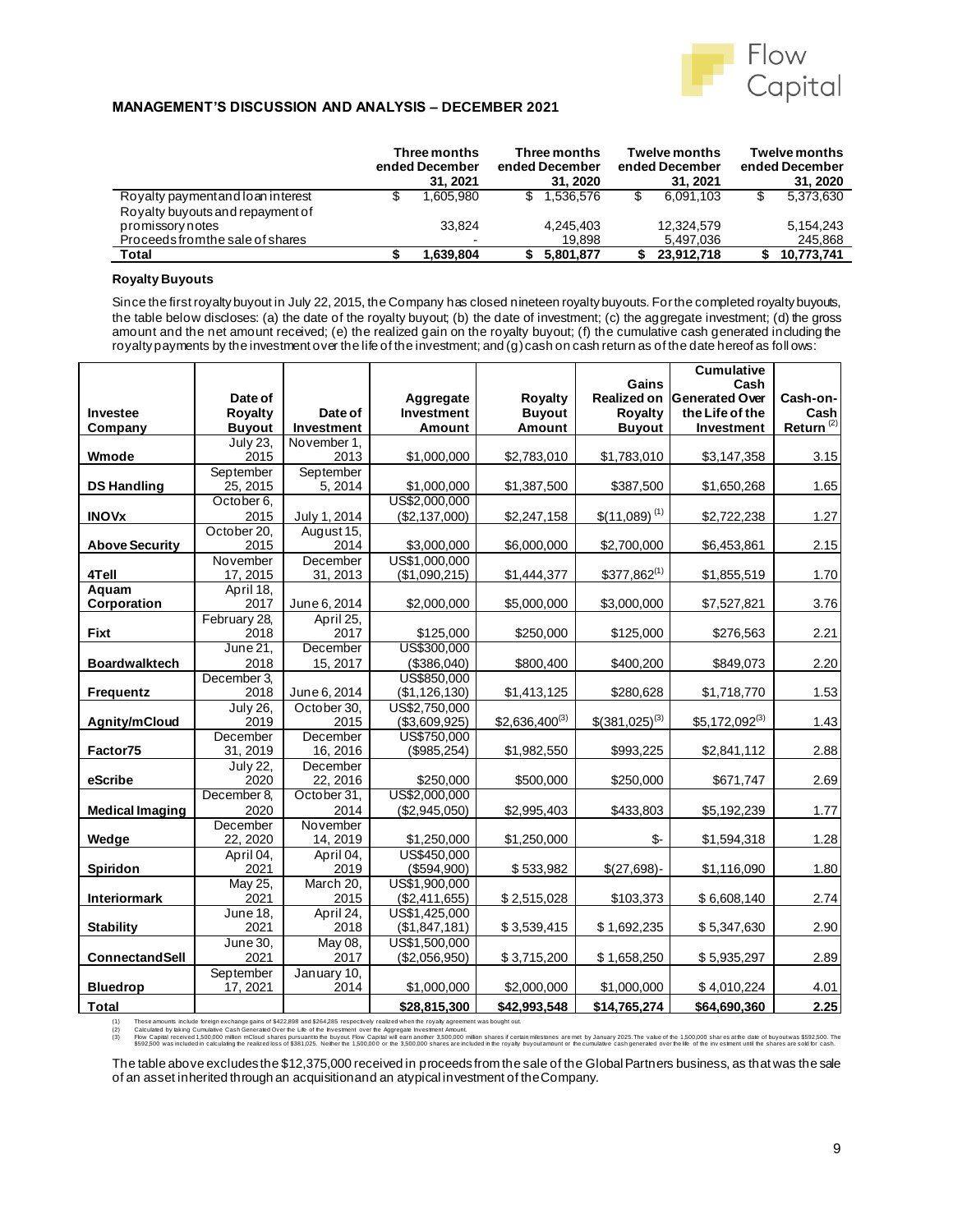

Excluding royalty payments, the Company has received \$42,993,548 from royalty buyouts to date. Cash generated from royalty buyouts remains for Flow Capital the most competitive low-cost form of capital for growth. The Company expects that royalty buyouts will continue to crystalize in the future.

#### **Portfolio Activity**

As of December 31, 2021, a summary of the active investment profile was as follows:

|                                                   | December 31, 2021 | December 31, 2020 |
|---------------------------------------------------|-------------------|-------------------|
|                                                   | #                 | #                 |
| Investments - fully paying                        | 16                | 14                |
| Investment-royalty past due                       |                   |                   |
| Investment-delinquent/distressed/in legal process |                   | ว                 |
| Total                                             | 20                | 19                |

The portfolio comprised 20 investments at December 31, 2021 compared to 19 at December 31, 2020. The portfolio added sixnew investments, two follow-on investments and witnessed five royalty exits (one has a small residual debenture due in 2022). Two previously distressed investments, carried at a zero value, were written -off at the end of the year.

Not included in the above is an investment that gives Flow the right to a 20% royalty on the revenues of the Canadian operations of Longevity Funds International ("Longevity"). Longevity is currently a pre-revenue company that launched operations in Q2 2021.

### **Past due for payments outstanding on investments**

The following table shows the outstanding royalty payment past due at the end of each period:

|                   | December 31,<br>2021 | September 30,<br>2021 | <b>June 30.</b><br>2021 |   | March 31.<br>2021 | <b>December</b><br>31, 2020 |
|-------------------|----------------------|-----------------------|-------------------------|---|-------------------|-----------------------------|
| Past due          |                      |                       |                         |   |                   |                             |
| - 30 days or less | \$<br>15.625         | \$<br>15.625          | 15.625                  | S | 15.625            | 35,416                      |
| $-31$ to 60 days  | 31.250               | 31.250                | 31.250                  |   | 31.250            | 19.791                      |
| - 61 days or more | 171.875              | 125,000               | 78.125                  |   | 31.250            | 79,165                      |
| Total             | 218.750              | 171,875               | 125,000                 |   | 78.125            | 134,372                     |

The Company is actively pursuing legal proceedings against investees who are in default under the terms of the investment. Legal proceedings include commencing actions, obtaining defaults judgements and, where necessary, appointing a receiver. The Company expects that the legal proceedings against all investees will continue for some time until a satisfactory outcome is reached. The Company will report when there is a significant development in the legal proceeding such as a recovery.

Following is an update on material developments in legal proceedings, for the three-month period ended December 31, 2021;

The Company was awarded favorable judgments in the legal proceedings previously initiated against Lattice and its wholly-owned subsidiary on January 24, 2020 and February 20, 2020, respectively. The proceedings are for claims of approximately US\$1,300,000 collectively. The Company have security for approximately US\$900,000 of the claim. On March 12, 2021, the wholly-owned subsidiary had voluntarily filed for Chapter 7 bankruptcy in Montana. In September 2021, the Company received an interim distribution of US\$ 75,000. The Canadian parent company of Lattice has not entered Bankruptcy proceedings and Flow Capital continues to pursue its options to enforce on said judgments to maximize recovery.

In July 2020, the Company received notification of a potential buyout for a royalty investment. Under the terms of the agreement, the buyout value is to be determined based on the higher of 5% of the net equity value of the investee company, or \$1,500,000. In accordance with the contract, the Company and the investee company jointly appointed KPMG to determine an arms-length estimate of the equity value of the investee and a final report is pending inputs from the investee. The investee has subsequently dis puted the terms of the buyout value. In February 2022, the Ontario Superior Court of Justice ruled in the Company's favour and granted the relief sought by Flow. Flow Capital is vigorously pursuing the full amount due to Flow, through the courts, with all its resources.

In September 2021, the Company initiated legal proceedings against Mera Development Corp and Mera Food Group Inc. ("Mera Group") for continued default on its payment obligations.

## **Value of Underlying Financial Assets**

Flow Capital's financial assets are measured at fair value (refer Note 5 of the financial statements for details). The total estimated fair value of Flow Capital's non-cash financial assets as at December 31, 2021 was \$39,442,727 compared to \$29,773,287 on December 31, 2020.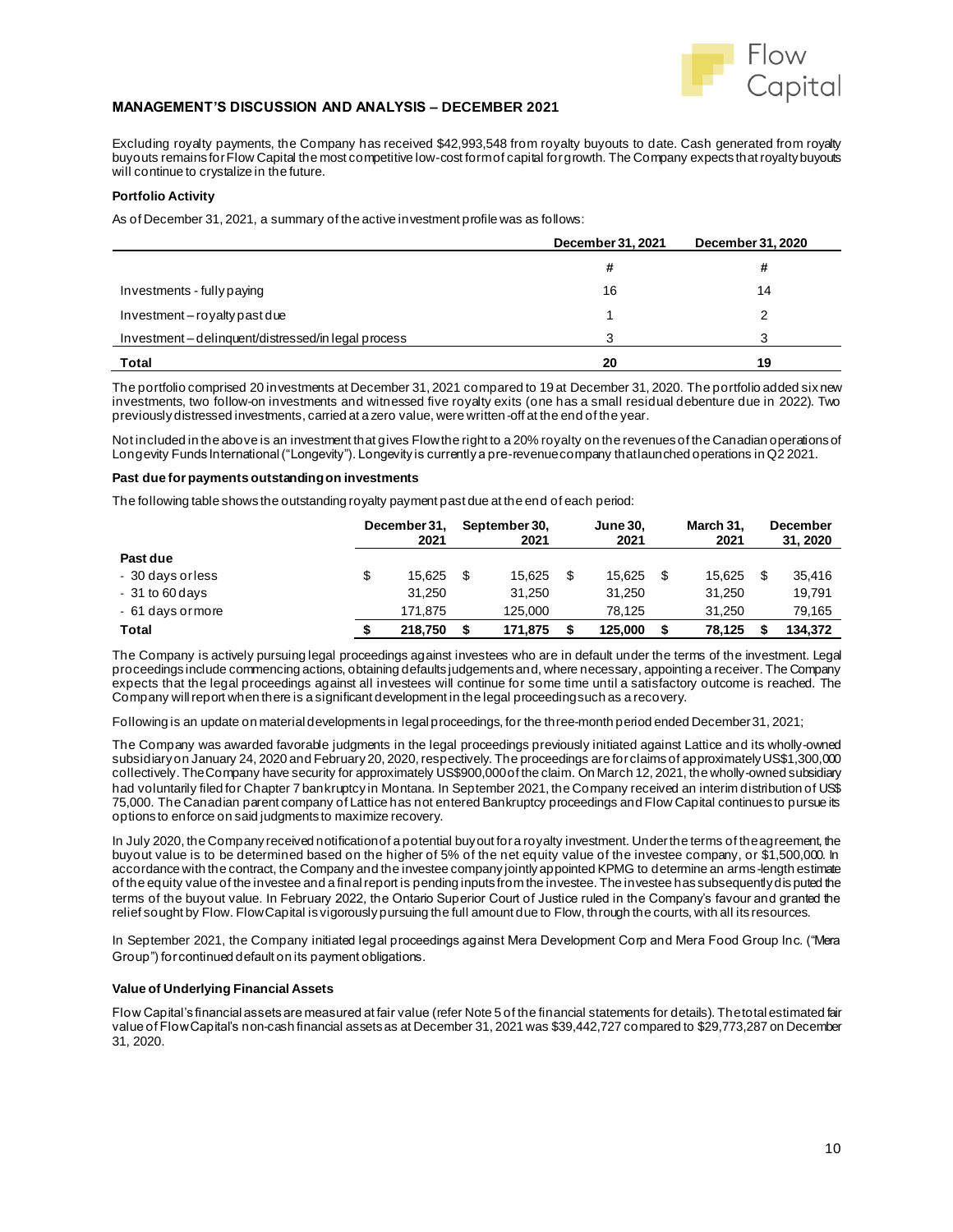

|                                                       |   | <b>Royalty</b><br>agreements<br>acquired | <b>Equity securities</b><br>in investee<br>companies |   | Loans<br>receivable |   | Total         |
|-------------------------------------------------------|---|------------------------------------------|------------------------------------------------------|---|---------------------|---|---------------|
| Balance as at December 31, 2020                       | S | 17,109,057                               | \$<br>4,328,699                                      | S | 8,335,531           | S | 29,773,287    |
| Proceeds received on sale of shares                   |   |                                          | (5,497,039)                                          |   |                     |   | (5,497,039)   |
| Gain recognized on sale of shares and royalty buyouts |   | 4.856.487                                | 4,337,636                                            |   | (490,000)           |   | 8,704,123     |
| Losses from investments written off                   |   | (3, 106, 800)                            |                                                      |   |                     |   | (3, 106, 800) |
| Redemptions and contract buydowns                     |   | (12,310,727)                             |                                                      |   | (13, 852)           |   | (12,324,579)  |
| New investments                                       |   |                                          | 805,872                                              |   | 22,255,480          |   | 23,061,352    |
| Royalty earned and payments received- net             |   | 219,872                                  |                                                      |   | 1.193               |   | 221,065       |
| Foreign exchange movements                            |   | (465, 570)                               | 3,520                                                |   | 123.305             |   | (338, 745)    |
| Loan amortization income                              |   |                                          |                                                      |   | 226,273             |   | 226,273       |
| Adjustment to fair value / expected credit losses     |   | (574,000)                                | (1,233,178)                                          |   | 530.969             |   | (1,276,209)   |
| Balance as at December 31, 2021                       |   | 5,728,319                                | 2.745.510                                            |   | 30,968,899          |   | 39.442.728    |

The changes in the carrying amountin investments at fair value during the reporting period were primarily driven by new investments, repayments and redemptions of invested capital, sale of equity investments and unrealized gains (losses) from fair value adjustments and the impact of foreign exchange movements.

During the year ended December 31, 2021, the adjustments to fair value were \$(1,276,209). Of this amount, \$(305,107) was due to fair value adjustments to various royalty investments including \$39,500 from reversal of previously recognized unrealized gains where on the buy-outs of royalty investments the gains have now been included in realized gains, \$(1,502,071) was due to fair value adjustments for shares and warrants held in investee companies and \$530,969 was due to the reversal of an \$840,000 note that was previously carried at nil, offset an allowance of \$(309,031) for expected credit losses on the loans receivable. Adjustments to fair value are unrealized by their nature and in a portfolio as diverse as Flow Capital's, there will be movements up and down from reporting period to reporting period.

Movements in the USDCAD foreign exchange rates over the year ended December 31, 2021, contributed to an unrealized loss of \$338.745. At December 31, 2021, Flow Capital has approximately 86% of its portfolio in USD denominated investments, and there will be foreign exchange related movements from reporting period to reporting period.

The Company has from time-to-time earned equity or warrants in exchange for providing an investment or advisory services to investees, or in other cases, such as when an existing royalty is converted into equity. A summary of the significant equity securities in the portfolio as of December 31, 2021, was as follows:

|                                           | # of securities | Cost<br>December 31, 2021 | <b>Carrying amount</b><br>December 31, 2021 |
|-------------------------------------------|-----------------|---------------------------|---------------------------------------------|
| Common shares (publicly traded)           |                 |                           |                                             |
| mCloud Technologies Corp.                 | 16,666          | \$<br>197,492             | \$<br>103,163                               |
| Pulse Oil Corp.                           | 601,572         | 27,071                    | 27,071                                      |
| Leveljump Healthcare Corp.                | 3,893,667       | 1,323,319                 | 428,303                                     |
| Common shares (not publicly traded)       |                 |                           |                                             |
| Crimson Energy Ltd. (not publicly traded) | 1,871,358       | 299,528                   |                                             |
| Warrants (not publicly traded)            |                 |                           |                                             |
| Boardwalktech Software Corp.              | 319,540         | 1,365,572                 | 74,838                                      |
| Stability Healthcare Inc.                 | 90,152          | 90,395                    | 698,188                                     |
| Spiridon Technologies Ltd.                | 6,000,000       |                           |                                             |
| Echobox Ltd.                              | 393,575         | 128,416                   | 293,837                                     |
| DirecTech Labs Inc.                       | 354,661         |                           |                                             |
| Wirkn Inc.                                | 1,281,339       | 218,866                   |                                             |
| Wedge Networks Inc.                       | 1,250,000       |                           | 13,384                                      |
| The Pyure Co.                             | 119,766         | 203,822                   | 331,215                                     |
| Miniluxe Inc.                             |                 | 234,300                   | 274,205                                     |
| Jorsek Inc.                               |                 | 216,703                   | 223,425                                     |
| Everwash                                  | $\ast$          | 127,560                   | 126,780                                     |
| AskVet.                                   |                 | 92,625                    | 95,085                                      |
| Kovo HealthTech                           | 2,133,943       | 56,016                    | 56,016                                      |
| Total                                     |                 | \$<br>4,581,693           | \$<br>2,745,510                             |

\* The number of warrants are to be determined based on a subsequent financing round.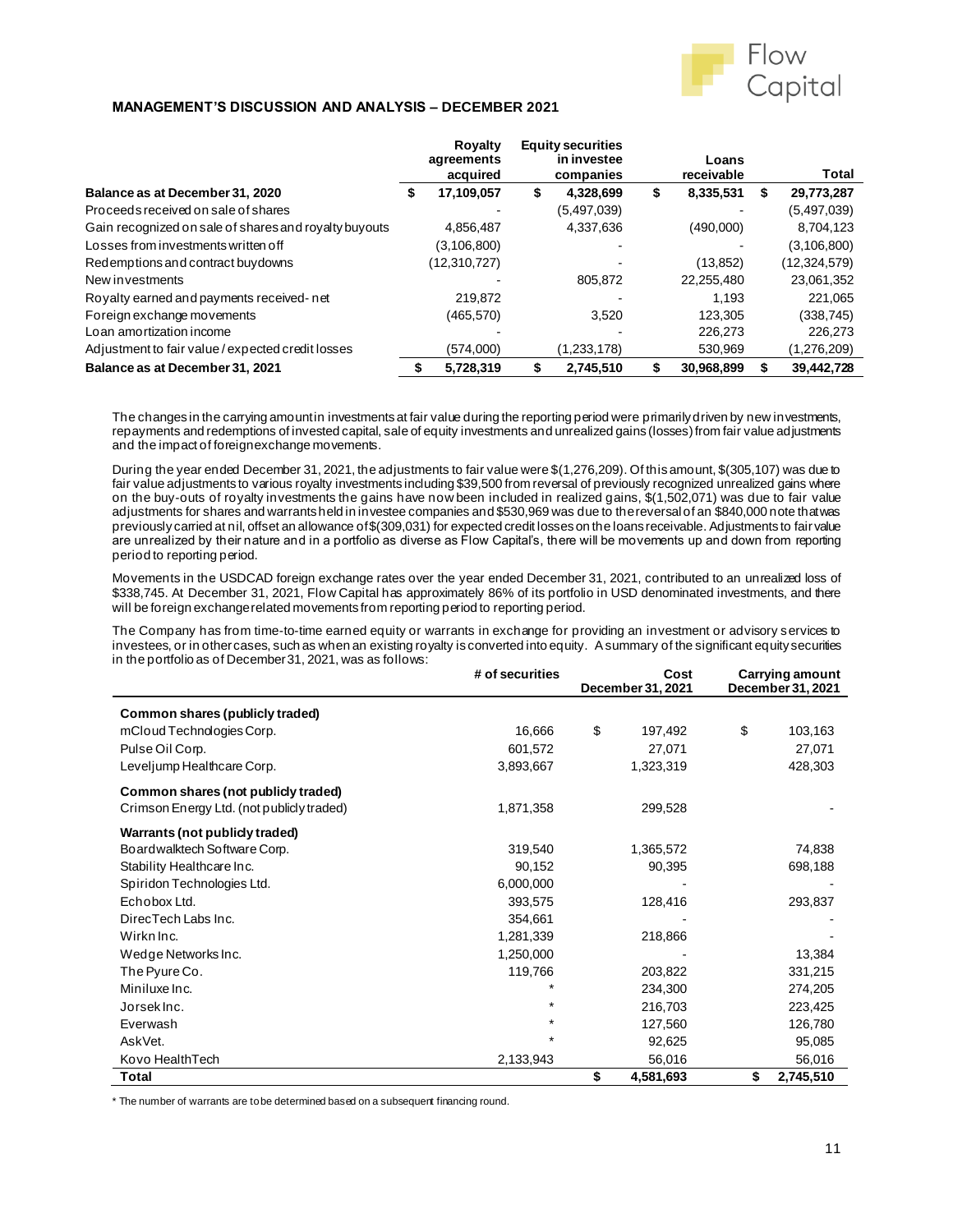

Not included in the table above, is the Company's right to receive 5% of anyproceeds beyond US\$4,500,000 if Frequentz, a company in which Flow Capital previously had a royalty that was bought out, were to sell its assets in the future. For mCloud, in addition to the 50,000 (post a 10:1 and then a 3:1 consolidation) mCloud shares received, the Company will earn another 116,666 shares (post consolidation) if certain milestones are met by January 2025. For its investments in Novation and Performio, Flow Capital is also entitled to success fee of 2% and 1.25%, respectively, of the value of a change of control or business sale transaction, for those assets.

On July 20, 2021, Sundial Growers Inc. (Nasdaq: SNDL) ("Sundial") announced the completion of its previously disclosed arrangement (the "Arrangement") whereby Sundial has acquired all of the issued and outstanding common shares of Inner Spirit Holdings Ltd. (CSE: ISH) ("Inner Spirit") for consideration per Inner Spirit Share consisting of (i) \$0.30 in cash and (ii) 0.0835 of a common share of Sundial. Flow Capital received \$3,624,000 in cash and 1,008,680 Sundial common shares. Flow Capital subsequently sold the Sundial shares received, for proceeds in the amount of US\$820,318. Including the proceeds from sales of Inner Spirit shares earlier in the quarter and the sale of the Sundial shares received, Flow realized a total of over CA\$ 4,850,000 from exiting its equity position in Inner Spirit.

# <span id="page-12-0"></span>**OUTLOOK**

Flow Capital targets its investments at profitable or near-profitable emerging growth businesses looking to fuel expansion without the dilution of equity or restrictive covenants of conventional debt. With over thirty million small and medium sized businesses in the United States and Canada, and tens of millions of others in Flow Capital's addressable geographies and sectors, there is a very large market of potential investment opportunities.

The onset of COVID-19 has slowed the small and medium business credit market and limited the availability of risk capital. Consequently, companies with an investible surplus, including Flow Capital, are witnessing an increase in deal-flow of new investment opportunities, in addition to follow-on opportunities in existing portfolios.

The Company's investment thesis has a strong bias towards industries experiencing digital transformation or high growth. The digitization of industry and consumer goods and services continues to drive demand for technology enabled solutions and supporting infrastructure. These sectors have been less affected and have, in some situations, benefitted from the impacts of restrictions on social and economic activity, enforced in response to COVID-19.

It is not possible to reliably estimate the length and severity of these developments and the ultimate impact on the financial results and condition of the Company in future periods. The Company continues to review the impact of COVID-19 on an ongoing basis.

As the Company's business model combines recurring monthly revenues with gains on exit events and upside participation in equity, this yields a continuous accretion of cash returns over the duration of an active investment, ensuring sufficient short-term liquidity. The additional gains on an exit event and long-term residual value linked to equity growth in the investee companies, enables the company to attract investors and supplement the investible surplus.

Flow Capital's long-term strategy for scaling the business is to increase its book value by reinvesting cash yielded from recurring revenues and other non-recurring cash inflows into new cash-flow oriented investments in emerging growth companies. Given that in a number of our investments, investee companies contract for a cash-on-cash return of a multiple over the invested capital, not including upside from warrants, over the long run it is expected that the Company's book value will grow, notwithstanding losses from failed investments. As with any portfolio of investments in the dynamic emerging growth asset class, there will always be failed investments in Flow Capital's portfolio. That said, it is the Company's mandate to minimize the incidence of losses while at the same time overcoming those losses with excess returns from the rest of the portfolio.

Flow Capital believes that as the business scales and the portfolio matures, it will enjoy a lower cost of both debt and equity, thereby increasing the profitability of its investments, reinforcing the expansion of book value.

## <span id="page-12-1"></span>**SELECTED ANNUAL INFORMATION**

The following table provides financial data derived from the Company's audited financial statements since the year ended December 31, 2019:

|                                                  | Year ended<br>December 31, 2021 | Year ended<br>December 31, 2020 | Year ended<br>December 31, 2019 |
|--------------------------------------------------|---------------------------------|---------------------------------|---------------------------------|
| Revenues                                         | \$10,426,947                    | 10,379,187<br>S.                | 4,026,370                       |
| Total profit/(loss) attributable to shareholders | 5,597,275                       | 2,121,739                       | (11, 855, 851)                  |
| Basic earnings/(loss) per share <sup>(1)</sup>   | 0.1782                          | 0.0600                          | (0.2991)                        |
| Diluted earnings/(loss) per share <sup>(1)</sup> | 0.1734                          | 0.0600                          | (0.2991)                        |
| Total assets                                     | 44,018,033                      | 37,857,312                      | 35,401,039                      |
| Total non-current financial liabilities          | 16,376,904                      | 14,043,102                      | 14,139,621                      |

1. Based on total earnings / (loss) of continuing and discontinued operations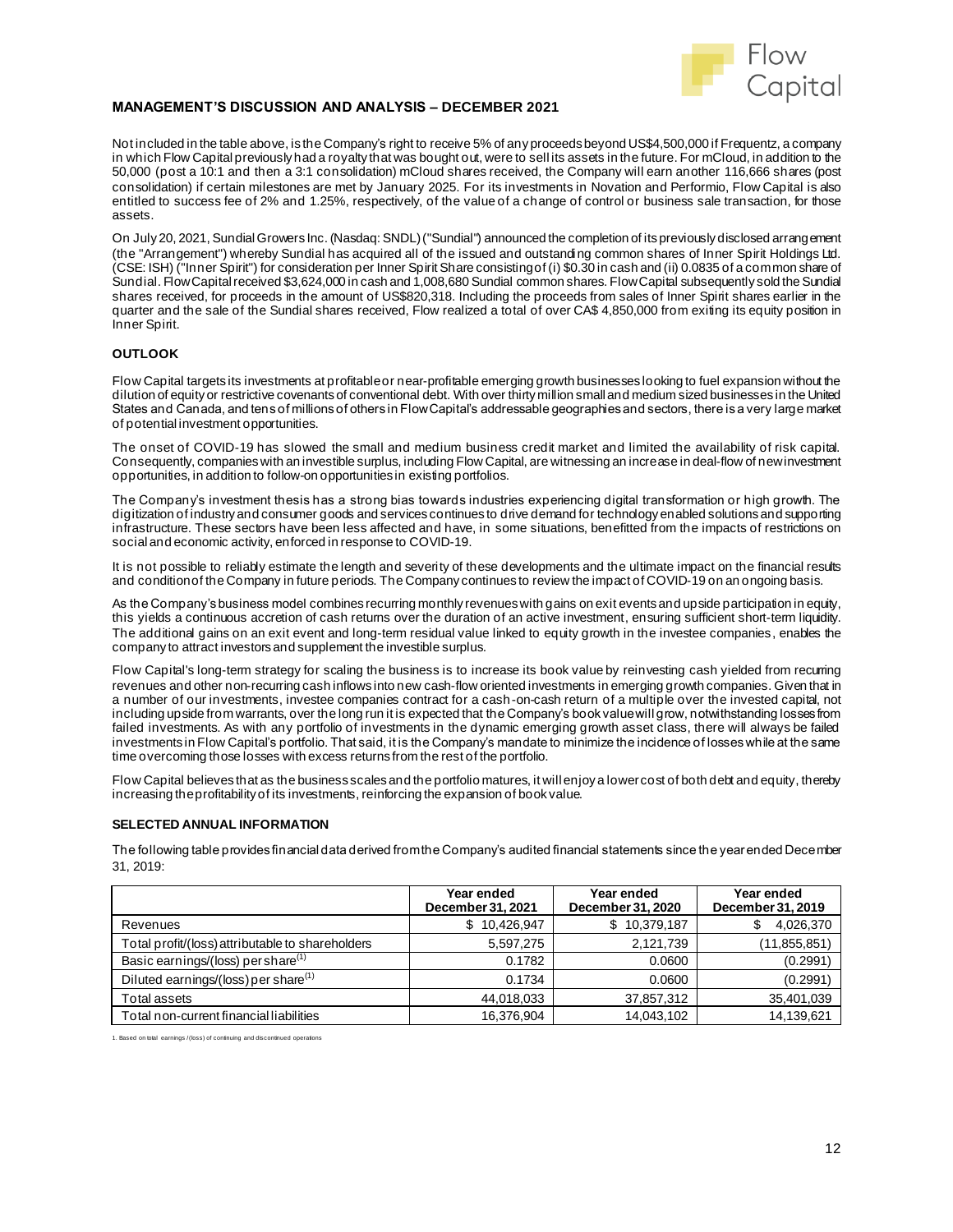

# <span id="page-13-0"></span>**SUMMARY OF QUARTERLY RESULTS**

The following table provides selected unaudited financial information for each quarter since March 31, 2019.

|                                                                                   | Three months<br>ended Dec.<br>31,2021 | <b>Three</b><br>months<br>ended Sept.<br>30,2021 | <b>Three</b><br>months<br>ended June<br>30, 2021 | <b>Three</b><br>months<br>ended Mar.<br>31, 2021 | <b>Three</b><br>months<br>ended Dec.<br>31,2020 | <b>Three</b><br>months<br>ended Sept.<br>30, 2020 | <b>Three</b><br>months<br>ended June<br>30,2020 | <b>Three</b><br>months<br>ended March<br>31, 2020 |
|-----------------------------------------------------------------------------------|---------------------------------------|--------------------------------------------------|--------------------------------------------------|--------------------------------------------------|-------------------------------------------------|---------------------------------------------------|-------------------------------------------------|---------------------------------------------------|
| Royalty payment and<br>loan interest income                                       | \$<br>1,605,980                       | \$1,182,866                                      | \$1,692,189                                      | \$1,610,068                                      | \$1,536,576                                     | \$1,610,792                                       | \$1,295,928                                     | \$930,333                                         |
| Realized gain (loss)<br>on royalty<br>buyouts/sale / write-<br>off of investments | (489, 944)                            | 4,837,771                                        | 4,011,934                                        | 344,362                                          | 442,409                                         | (750,000)                                         |                                                 | 225,970                                           |
| Non-cash foreign<br>exchange and<br>adjustments to fair<br>value                  | 2.066.113                             | (6, 137, 559)                                    | (878, 835)                                       | 381.826                                          | 1,570,992                                       | 2,892,643                                         | 322,222                                         | (124, 591)                                        |
| Other income                                                                      | 160,819                               | (62.173)                                         | 97,216                                           | 4,314                                            | 62,131                                          | 85.763                                            | 216,795                                         | 61,225                                            |
| <b>Total revenue</b>                                                              | 3,342,968                             | (179.095)                                        | 4.922,505                                        | 2,340,570                                        | 3,612,107                                       | 3,839,198                                         | 1,834,945                                       | 1,092,937                                         |
| Total profit (loss) for the<br>period attributable to<br>shareholders             | 2,263,807                             | (1,040,381)                                      | 3,065,893                                        | 1,307,956                                        | 617,850                                         | 1,845,533                                         | 27,895                                          | (369, 536)                                        |
| Basic earnings /<br>(loss) per share <sup>1</sup>                                 | 0.0725                                | (0.0333)                                         | 0.0979                                           | 0.0411                                           | 0.0191                                          | 0.0561                                            | 0.0007                                          | (0.0096)                                          |
| Diluted earnings<br>/(loss) per share <sup>1</sup>                                | 0.0704                                | (0.0333)                                         | 0.0948                                           | 0.0408                                           | 0.0191                                          | 0.0561                                            | 0.0007                                          | (0.0096)                                          |

<sup>1</sup> The Company completed a share alteration in May 2020 resulting in a 1:2 share consolidation. The historical basic and diluted earnings for prior periods have been updated to reflect the post consolidation figures.

The royalty and interest payment income recovered in the three-month period ended December 31, 2021 from a decline in the previous quarter, following a general trend of increases between the three-month periods starting March 31, 2020 through to the three-month period ended June 30, 2021. The decline in the three-month period ended September 30, 2021, was primarily on account of a timing difference between buyouts at the end of the previous quarter and a new investment closed towards the end of the current quarter, which led to a drop in revenue during the quarter. This recovered as more capital was deployed in the subsequent quarter.

## <span id="page-13-1"></span>**LIQUIDITY AND CAPITAL RESOURCES**

At December 31, 2021, the Company's capital resources were \$23,347,003 made up as follows:

| 31,240,077 common shares               | 52,144,024   |
|----------------------------------------|--------------|
| Warrants                               | 486.624      |
| Contributed surplus                    | 713.964      |
| Accumulated other comprehensive income | (384, 277)   |
| <b>Accumulated Deficit</b>             | (29,613,333) |
| <b>Total Equity</b>                    | 23,347,002   |

A summary of all the offerings and details of the use of proceeds is in the following table:

| <b>Offering</b>                                                                                  | <b>Closing</b><br>Date | <b>Gross</b><br><b>Proceeds</b> | <b>Net Proceeds</b> | Amount used to<br>acquire<br>investments,<br>repay debt,<br>working capital<br>as of March 31,<br>2022 | Amount yet to be<br>used as of March 31,<br>2022 |
|--------------------------------------------------------------------------------------------------|------------------------|---------------------------------|---------------------|--------------------------------------------------------------------------------------------------------|--------------------------------------------------|
| 20,000,000 special warrants<br>exercisable into common<br>shares @ \$0.50 per special<br>warrant | March 27,<br>2014      | \$10,000,000                    | \$9,051,436         | \$9,051,436                                                                                            |                                                  |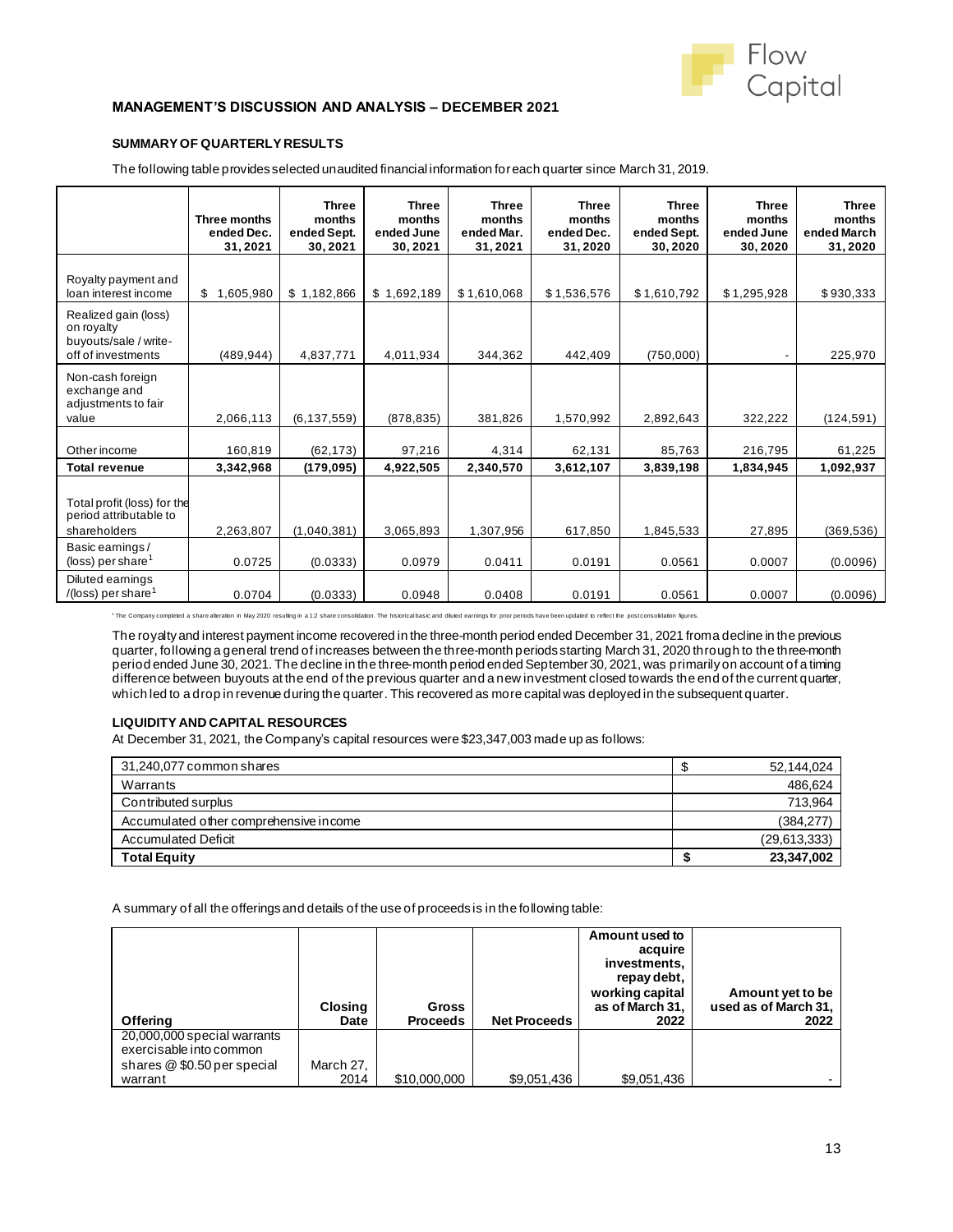

|                                                      |                               |                                 |                     | Amount used to<br>acquire<br>investments,<br>repay debt,<br>working capital | Amount yet to be             |
|------------------------------------------------------|-------------------------------|---------------------------------|---------------------|-----------------------------------------------------------------------------|------------------------------|
| Offering                                             | <b>Closing</b><br><b>Date</b> | <b>Gross</b><br><b>Proceeds</b> | <b>Net Proceeds</b> | as of March 31,<br>2022                                                     | used as of March 31,<br>2022 |
| \$17,250,000 8% convertible                          |                               |                                 |                     |                                                                             |                              |
| unsecured subordinated                               | <b>July 10.</b>               |                                 |                     |                                                                             |                              |
| debentures                                           | 2014                          | \$17,250,000                    | \$15,905,455        | \$15,905,455                                                                |                              |
| 19,828,300 common shares                             | February                      |                                 |                     |                                                                             |                              |
| @ \$0.58 per share                                   | 26, 2015                      | \$11,500,414                    | \$10,517,207        | \$10,517,207                                                                |                              |
| 17,250,000 common shares                             | May 7,                        |                                 |                     |                                                                             |                              |
| @ \$0.80 per share                                   | 2015                          | \$13,800,000                    | \$12,811,549        | \$12,811,549                                                                |                              |
| 10,000,000 Class A units in                          | July 24,<br>2019              | \$10,000,000                    | \$10,000,000        |                                                                             | $\overline{\phantom{0}}$     |
| Priority Return Fund<br>13,660,000 Class F units and |                               |                                 |                     | \$10,000,00                                                                 |                              |
| 3,415,000 Class Sunits in                            | October                       |                                 |                     |                                                                             |                              |
| Priority Return Fund II                              | 15.2020                       | \$13,660,000                    | \$13,660,000        | \$11,464,450                                                                |                              |
| 2.080.000.000 Class F units                          | December                      |                                 |                     |                                                                             |                              |
| and 520,000 Class Sunits                             | 1, 2020                       | \$2,080,000                     | \$2,080,000         | \$2,080,000                                                                 |                              |
| 6,385,000 Class G units                              |                               |                                 |                     |                                                                             |                              |
| (including 4,162,000 F units                         | August 6,                     | US\$                            |                     |                                                                             |                              |
| converted into G units)                              | 2021                          | 6,385,000                       | US\$2,792,408       | US\$2,792,408                                                               |                              |
| 391,000 G units (comprising                          |                               |                                 |                     |                                                                             |                              |
| 516,000 F units converted into                       | September                     |                                 |                     |                                                                             |                              |
| G units)                                             | 21.2021                       | US\$391,000                     |                     |                                                                             |                              |
| 1,808,000 G units                                    | October 1,<br>2021            | US\$1,808,000                   | US\$1,808,000       |                                                                             | US\$1,808,000                |
| 330,000 G units                                      | December                      |                                 |                     |                                                                             |                              |
|                                                      | 21, 2021                      | US\$ 330,000                    | US\$ 330,000        |                                                                             | US\$ 330,000                 |
| 479,000 G units                                      | March 1,                      |                                 |                     |                                                                             |                              |
|                                                      | 2022                          | <b>US\$ 479,000</b>             | US\$479,000         |                                                                             | <b>US\$ 479,000</b>          |

The Company redeemed 217,000 of the Class F units of the PRF II on April 16, 2021.

PRF II had introduced new Class G units in June 2021, to provide the flexibility to raise US\$ denominated funds and better match currency exposure in the underlying assets and liabilities.

On August 6, 2021, the Company announced that it had redeemed outstanding units in the amount of approximately CA\$ 3,600,000 and raised approximately US\$ 2,800,000 from the issuance of G units in PRF II.

On September 21, 2021, Company redeemed 7,000 Class G units and 959,000 of the Class F units, of which 516,000 F units were rolled into 391,000 G units, in PRF II.

On October 1, 2021, the Company raised US\$ 1,808,000 from the issuance of G units in PRF II.

On December 21, 2021, the Company raised US\$ 330,000 from the issuance of G units in PRF II.

On March 1, 2022 the Company raised US\$ 479,000 from the issuance of G units in PRF II.

The Company's cash position at March 31, 2022 is approximately \$4.2 million, and the Company is satisfied that it has sufficient cash resources to meet all current obligations and provide capital for the future growth of the business. Cash flow generated from royalty payment and loan interest income, proceeds from royalty buyouts and sale of equity investments will continue to be an important source of capital for the Company.

## <span id="page-14-0"></span>**WORKING CAPITAL**

Flow Capital'sworking capital at December 31, 2021 and December 31, 2020 was made up as follows:

|                                             | December 31, 2021 | December 31, 2020 |
|---------------------------------------------|-------------------|-------------------|
| Cash and cash equivalents                   | 4,144,671         | 7,141,988         |
| Investments at fair value - current portion | 4,765,559         | 5,925,359         |
| Accounts receivable and accrued income      |                   | 1,420             |
| Prepaid expense and other receivable        | 367,401           | 524,697           |
| Finance lease receivable - current portion  |                   | 325,097           |
| Accounts payable and accrued expenses       | (962,708)         | (2,458,634)       |
| Income tax payable                          | (1,809,171)       | (398, 374)        |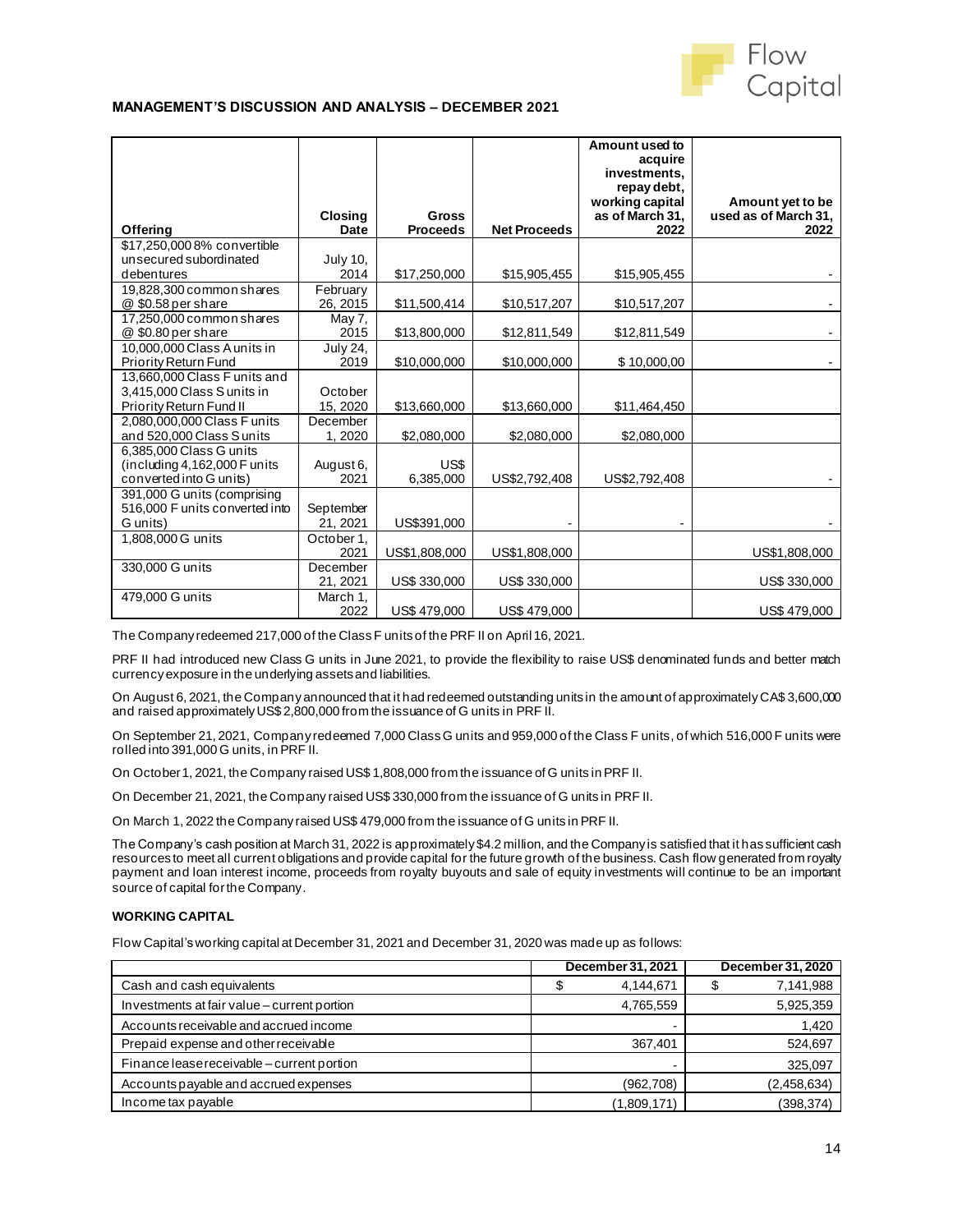

|                                   | December 31, 2021 | December 31, 2020 |
|-----------------------------------|-------------------|-------------------|
| Lease liability – current portion | (21.490)          | (365.694)         |
| Redeemable debt – current portion | (1.500.758)       | (2,620,029)       |
| Total                             | 4.983.504         | 8.075.830         |

In the year ended December 31, 2021, the Company settled its obligations on two leases. One of the leases was terminated prior to the expiry of its full term. Since the terms of early termination of this lease had been agreed in December 2020, it was recorded under accounts payable as at December 31, 2020. Consequently, the movement in accounts payable for the period includes an amount of \$340,200 paid towards the early termination of this lease obligation. This amount has been included in the statement of cash flows as a financing activity.

Based upon the available cash resources and other existing liquid assets, the Company has the capability to meet its obligations.

A summary of the contractual and other obligations as at December 31, 2021 were:

| <b>Contractual obligation</b>            |  | Total      | Less than 1 vear |   | 1-5 years  | <b>Expected more</b><br>than 1 year |
|------------------------------------------|--|------------|------------------|---|------------|-------------------------------------|
| Accounts payable and accrued liabilities |  | 962.708    | 962.708          | J |            |                                     |
| Lease liability                          |  | 44.321     | 21.490           |   | 22.831     |                                     |
| Redeemable debt                          |  | 17.842.294 | 1.500.758        |   | 16,341,536 |                                     |
| <b>Total</b>                             |  | 18,849,323 | 2,484,956        |   | 16.364.367 |                                     |

## <span id="page-15-0"></span>**FINANCIAL INSTRUMENTS**

A financial instrument is any contract that gives rise to a financial asset of one entity and a financial liability or equity instrument to another entity. Before January 1, 2015, the Company classified and measured subsequently all financial instruments at amortized cost except for cash and cash equivalents. From January 1, 2015, following the adoption of IFRS 9, the Company classified and measured subsequently all financial assets, other than receivables and promissory notes, at fair value through profit and loss. Promissory notes, and financial liabilities such as accounts payable are classified and measured at amortized cost.

As at December 31, 2021, the maximum credit exposure for all financial assets excluding cash and cash equivalents and equity securities in investee companies was \$36,698,547 (December 31, 2020: \$25,447,526). The Company has foreign currency exposures to United States dollars. The transaction exposure will be minimized by converting all foreign currency to Canadian dollars or using the funds for investments made in the United States. The Company is aware that a translation exposure exists and will continue to monitor the impact on its reported results and take the required hedging action when management considers it necessary. The foreign exchange exposure at December 31, 2021 was US\$ 26,509,355.

Since January 1, 2015, the Company has classified and subsequently measured all financial assets at fair value., other than loan receivables and promissory notes. The fair value of investments excluding equity securities in investee companies, were estimated by the Company by discounting expected future cash flows using a discount rate that includes a weighted average cost of capital using variables from the industry in which each investee company operates and company specific risk factors. Future c ash flows are weighted by the Company by using a combination of a probability approach and a terminal value approach, and the fair value for each investment is individually calculated by discounting estimated future cash flows using a discount rate that considers the size of the investee, term, credit risk and changes in market conditions. The promissory notes and loan investments are measured using an amortized cost-based approach. During the yearended December 31, 2021, the change in measurementsof the royalty agreements acquired and promissory notes receivable, recognized in the total comprehensive income (loss), were \$(305,107) from adjustments to fair value of royalty investments, \$840,000 from the reversal of a previously written down note, and \$(309,031) in provisions for losses on loan investments, and \$226,273 from the amortization of loan investments.

The Company holds a number of equity investments in listed and unlisted entities. The equity investments include both common shares and warrants. For shares and warrants listed on a recognized stock exchange and traded actively, the fair value of the shares held was determined by reference to the closing share price. For unquoted equity investments, the fair value was determined using the valuation technique referred to as the market approach which uses transaction prices paid for an identical or similar ins trument or comparable company valuation multiples. During the year ended December 31, 2021, the impact from adjustments to fair value of equity investments recognized in the total comprehensive income (loss) was \$(1,502,071).

Cash and cash equivalents are classified as subsequently measured at fair value through profit or loss. All cash and cash equivalents were invested in short-term high-quality liquid investments. In the opinion of management these measures ensure that the Company is not exposed to material credit or liquidity risks on these cash and cash equivalent balances.

All financial liabilities are measured using amortized cost.

Other than investments in share purchase warrants, the Company does not hold any financial derivatives at December 31, 2021 or at any time during the three and year ended December 31, 2021, either for hedging or speculative purposes.

#### <span id="page-15-1"></span>**COMMITMENTS, CONTINGENCIES AND OFF-BALANCE SHEET ARRANGEMENTS**

As at December 31, 2021, Flow Capital had no commitments for material capital expenditures and no off-balance sheet arrangements.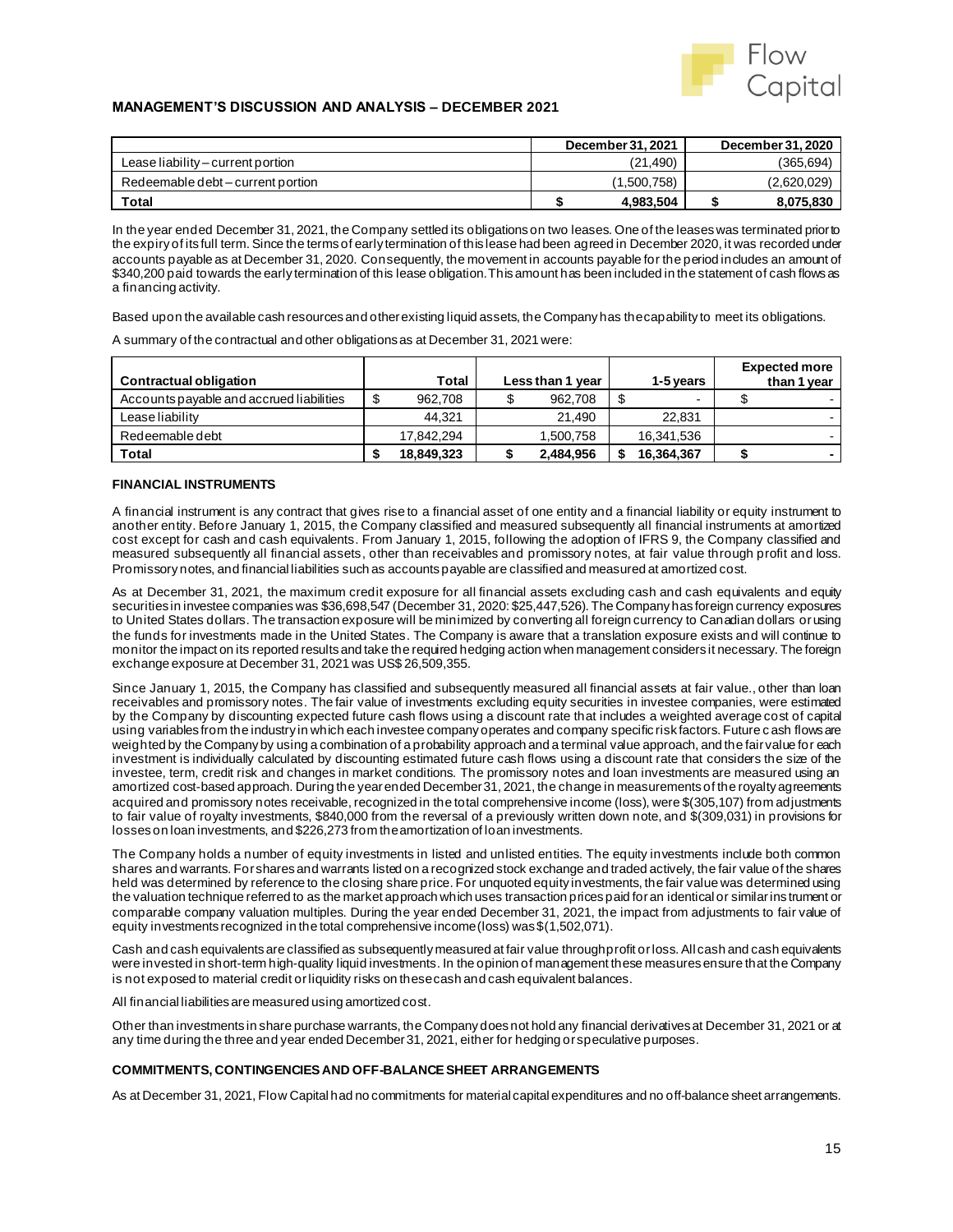

As at December 31, 2021, the only material contractual obligation was the redeemable debt (see Liquidity and Capital Resources).

Note 28 of the financial statements for the period ended December 31, 2021, describe the contingent liabilities of the Company.

LOGiQ Capital 2016 was one of several defendants in a legal proceeding commenced by Performance Diversified Fund ("PDF") for breach of fiduciary duty and negligence, and punitive damages. LOGiQ Capital 2016 had denied the allegations. In 2021, the proceeding was dismissed on consent and Flow Capital has no further obligations in respect of this matter.

Under a share purchase agreement dated March 11, 2016 (the "SPA") with Brant Securities Limited ("Brant"), the wholly owned subsidiary, Aston Hill Securities Inc. ("AHS"), was sold to Brant. Under the SPA, the Company agreed to indemnify Brant in respect of certain claims, limited to a maximum amount of \$300,000. Two notices of claims have been received in respect of this indemnity arising from two third-party claims against Brant by a former AHS client and the Company had agreed to offset the amounts of these claims against other payments due from Brant. In November 2021, the Company consented to the restructuring of the dues from Brant as a part of the sale of Brant to Worldsource Securities Inc. ("Worldsource") and Riley Investment Services ("Riley"). The Company's liability to indemnify Brant was settled, without any payment, as a part of the restructuring.

In January 2019, the Company was served with a statement of claim on behalf of a former employee of Front Street Capital 2004. The claim is for damages and wrongful dismissal and relates back to the period prior to December 2016. On January 31, 2019, the Company filed a Notice of Intent to Defend.

In June 2019, the Company was served with a statement of claim on behalf of an employee who was employed by the Global Partners business and who decided not to take up the employment offer by the buyer when the business was sold in April 2019. The Company settled the claim for a nominal amount in March 2021.

In November 2019, the Company undertook a commitment to complete a restructuring. This restructuring involves a contract payment to an employee who was a key management personnel during the year ended December 31, 2020. The final contract payment amount had not been finalized and the Company had recorded a payable of \$293,750 on December 31, 2019. As of December 31, 2021, the Company has paid \$293,750 and is in discussions to settle the final contract payment amount.

#### <span id="page-16-0"></span>**TRANSACTIONS BETWEEN RELATED PARTIES**

#### **Key management personnel**

#### **i) Compensation**

|                              | Three months<br>ended<br>December 31.<br>2021 |   | Three months<br>ended<br>December 31.<br>2020 |    | Year ended<br>December 31,<br>2021 |   | Year ended<br>December 31,<br>2020 |  |
|------------------------------|-----------------------------------------------|---|-----------------------------------------------|----|------------------------------------|---|------------------------------------|--|
| Short term employee benefits | 205.991                                       | S | 354.290                                       | \$ | 834.294                            | S | 968,564                            |  |
| Share-based compensation     | 38.595                                        |   | 111.903                                       |    | 124.662                            |   | 394,092                            |  |
| Consultancy fees             |                                               |   | $\blacksquare$                                |    | $\overline{\phantom{a}}$           |   | 118,222                            |  |
| Contract payment provision   | $\overline{\phantom{0}}$                      |   | 311.271                                       |    | $\blacksquare$                     |   | $\overline{\phantom{0}}$           |  |
| Total                        | 244.586                                       |   | 777,464                                       |    | 958.956                            |   | 1,480,878                          |  |

#### **ii) Other transactions**

In July 2019, the Company, through a limited partnership called Priority Return Fund, raised \$10,000,000 in financing. Of the \$10,000,000 redeemable debt raised, \$1,600,000 was subscribed for by certain key management personnel. During the year ended December 31, 2020, interest of \$116,523 was accrued and expensed on the redeemable debt held by the key management personnel. On September 30, 2020, the Company allocated the Priority Return Fund bonus units to unitholders and \$200,000 of these bonus units were paid out to key management personnel.

On September 30, 2020, the Company launched Priority Return Fund II LP. As at December 31, 2021, \$1,936,444 (December 31, 2020 \$1,775,000) of the redeemable debt was held by key management personnel and a company with common directors, and interest of \$198,490 (December 31, 2020 \$44,291) was accrued and expensed on that redeemable debt, during the year.

In 2019, the Company had made a royalty investment of US\$500,000 in a company effectively jointly controlled by a member of the key management personnel. This investment was bought out in April 2021.

#### <span id="page-16-1"></span>**INTERNAL CONTROL OVER FINANCIAL REPORTING**

<span id="page-16-2"></span>As the Company grows, it will continue to enhance the internal controls over financial reporting.

#### **LIMITATIONS OF CONTROLS AND PROCEDURES**

The Company's management, including the Chief Executive Officer and the Chief Financial Officer, believe that any disclosure controls and procedures or internal controls over financial reporting, no matter how well conceived and operated, can provide only reasonable, not absolute, assurance that the objectives of the control system are met. Further, the design of a control system must reflect the fact that there are resource constraints, and the benefits of controls must be considered relative to their costs. Because of the inherent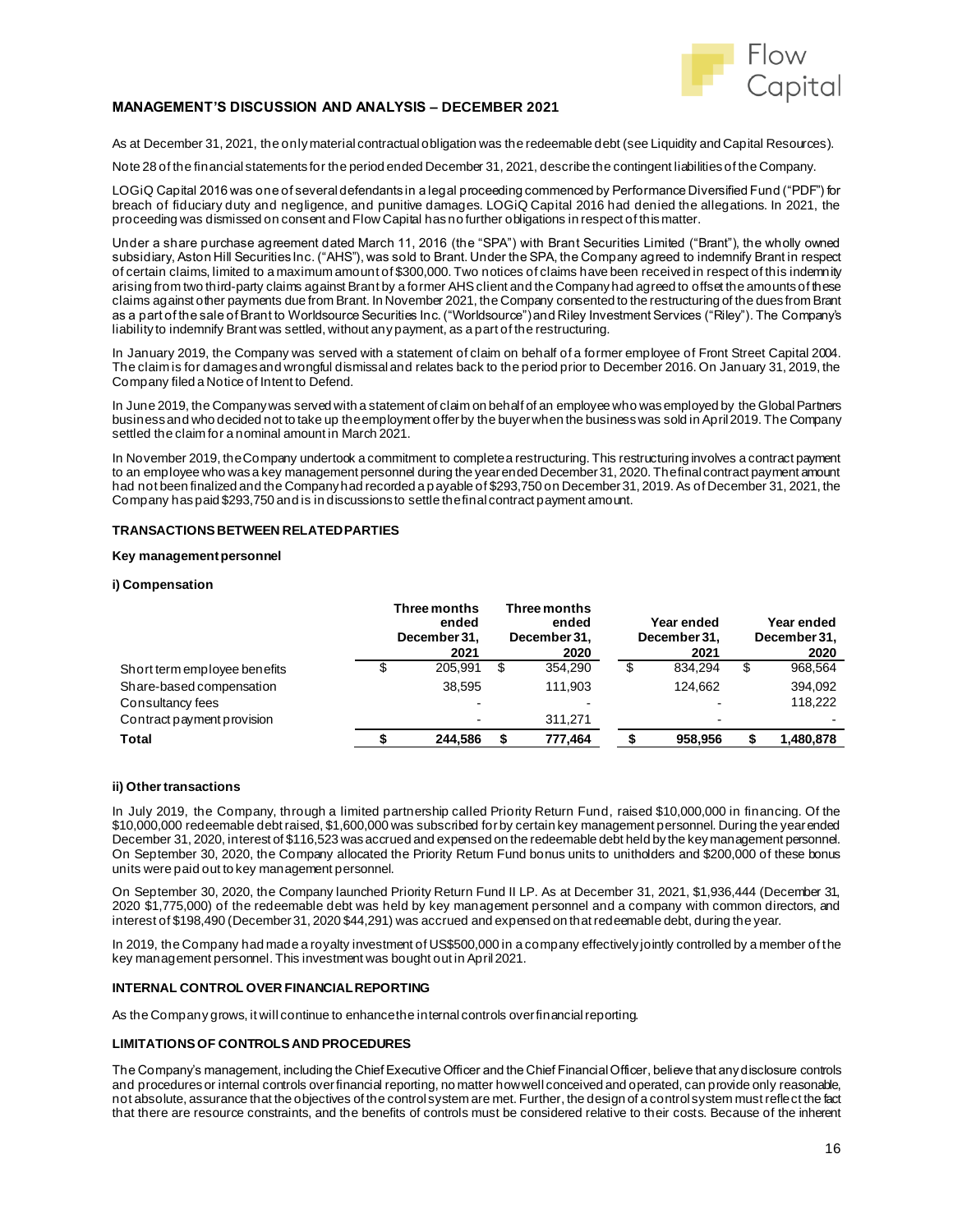

limitations in all control systems, they cannot provide absolute assurance that all control issues and instances of fraud, if any, within the Company have been prevented or detected. These inherent limitations include the realities that judgements in decision-making can be faulty, and that breakdowns can occur because of simple error or mistake. Additionally, controls can be circumvented by the individual acts of some persons, by collusion of two or more people, or by unauthorized override of the control. The design of any systems of controls also is based in part upon certain assumptions about the likelihood of future events, and there can be no assurance that any design will succeed in achieving its stated goals under all potential future conditions. Accordingly, because of the inherent limitations in a cost-effectivecontrol system, misstatements due to error or fraud may occur and not be detected.

## <span id="page-17-0"></span>**CRITICAL ACCOUNTING ESTIMATES AND POLICIES**

Management is required to make estimates when preparing the financial statements. Estimates may include determining the fair values of substantially all identifiable assets, liabilities and contingent liabilities acquired in a business combination, the cash flows for royalty agreements acquired throughout the agreement including the probability of each stream of cash flows, estimates used for components of the discount rate which are used for measuring fair values, share-based payments, deferred income tax assets and before January 1, 2015 impairment of financial assets.

The terms of the royalty agreements provide that payments are made by investee companies and the Company had concluded that it is highly probable (which it defines as a probability equal to or exceeding 75%) that it will collect greater than 85% of its initial investment under each royalty agreement on the basis that each royalty agreement contains one or more o f the following terms: (i) a right in favour of the investee company to buydown or royalty buyout part or all of the Company's royalty in exchange for a principal payment that, when combined with royalty payments made to the date of the buydown or royalty buyout, exceed the value of the Company's initial investment; and (ii) the payment of a minimum monthly royalty payment by the investee company, which provides the Company with certainty of payment over time. The term of the agreement is normally perpetual, and the royalty amount received can be dependent on the revenues of the investee. As a result, uncertainties exist as to how long theagreements will exist and the royalty payment income that will be received throughout the agreement. The Company must estimate the expected cash flows based on the Company's experience of such investments, the terms of the agreement and the investee's historical cash flows. Those royalty agreements that contain a provision requiring an investee company to make a minimum monthly royalty payment provide the Company with a strong indication of what expected cash flows under that royalty agreement should be over time. In addition to historical revenues of investee companies, the Company also considers other factors, such as external market factors, future performance, and industry performance, in estimating expected cash flows from an investment.

Effective January 1, 2015, Flow Capital classifies and measures all royalty agreements acquired at fair value through profit and loss and promissory notes receivable at amortized cost. The Company determines the fair value using discounted cash flow models with fair value estimated by applying a discount rate based on a weighted average cost of capital using variables from the industry in which each investee company operates as well as company specific variables. Future cash flows are weighted by the Company using a combination of a probability approach and a terminal value approach, as applicable, and the fair value for each investment is individually calculated. Some or all the inputs used in the cash flow model may not be observable in the market and are generally derived from published sources that are commonly used by market participants. Because of the significant use of unobservable inputs, a high degree of management judgement and estimation is required. Management judgement is required for the determination of the expected future cash flows arising under the agreement, determination of the probability of the outcomes, adjustments to the discount rate for liquidity risk, model uncertainties and investee-specific risk factors. The extent of the adjustments to the discount rate is based on management's assessment that a third-party market participant would take them into account in pricing the transaction.

Determining the fair value of stock options and warrants requires judgements related to the choice of a pricing model, the estimation of stock price volatility, the expected forfeiture rate and the expected term of the underlying instruments. Any changes in the estimates or inputs utilized to determine fair value could result in a significant impact on the Company's future operating results oron other components of equity.

# <span id="page-17-1"></span>**RECENT ACCOUNTING DEVELOPMENTS**

Recently issued accounting standards and interpretations, or amendments to existing standards, with future effective dates are either not applicable or not expected to have a significant impact on the Company's financial statements.

## <span id="page-17-2"></span>**OUTSTANDING SHARES**

The Company is authorized to issue an unlimited number of common shares, without nominal or par value, and 2,252,252 Series I Class A preferred shares with a face value of \$3 per share. and no other classes of shares. As of March 31, 2022, there were issued and outstanding: (a)31,240,077 Common Shares; (b) nil Series I Class A Preferred Shares; (c) 3,150,000 options under the company's stock option plan to acquire common shares, at a weighted average exercise price of \$0.3645; (d) 1,136,000 Performance Stock Units tied to certain performance and market based metrics for vesting, and (e) 2,516,345 warrants to acquire 2,516,345 common shares at an exercise price of \$0.44.

## <span id="page-17-3"></span>**RISK FACTORS**

An investment in the Company's securities should only be considered by those investors who can afford a total loss of their i nvestment. The risks presented below should not be considered as exhaustive and may not represent all the risks that the Company may face. Additional risks and uncertainties not presently known to the Company or that the Company currently considers immaterial may also impair the Company's business operations. If any of the risks described below or in the Company's other public filings occur (including the risks discussed in the management information circular of the Company dated April 20, 2020, the Company's business, financial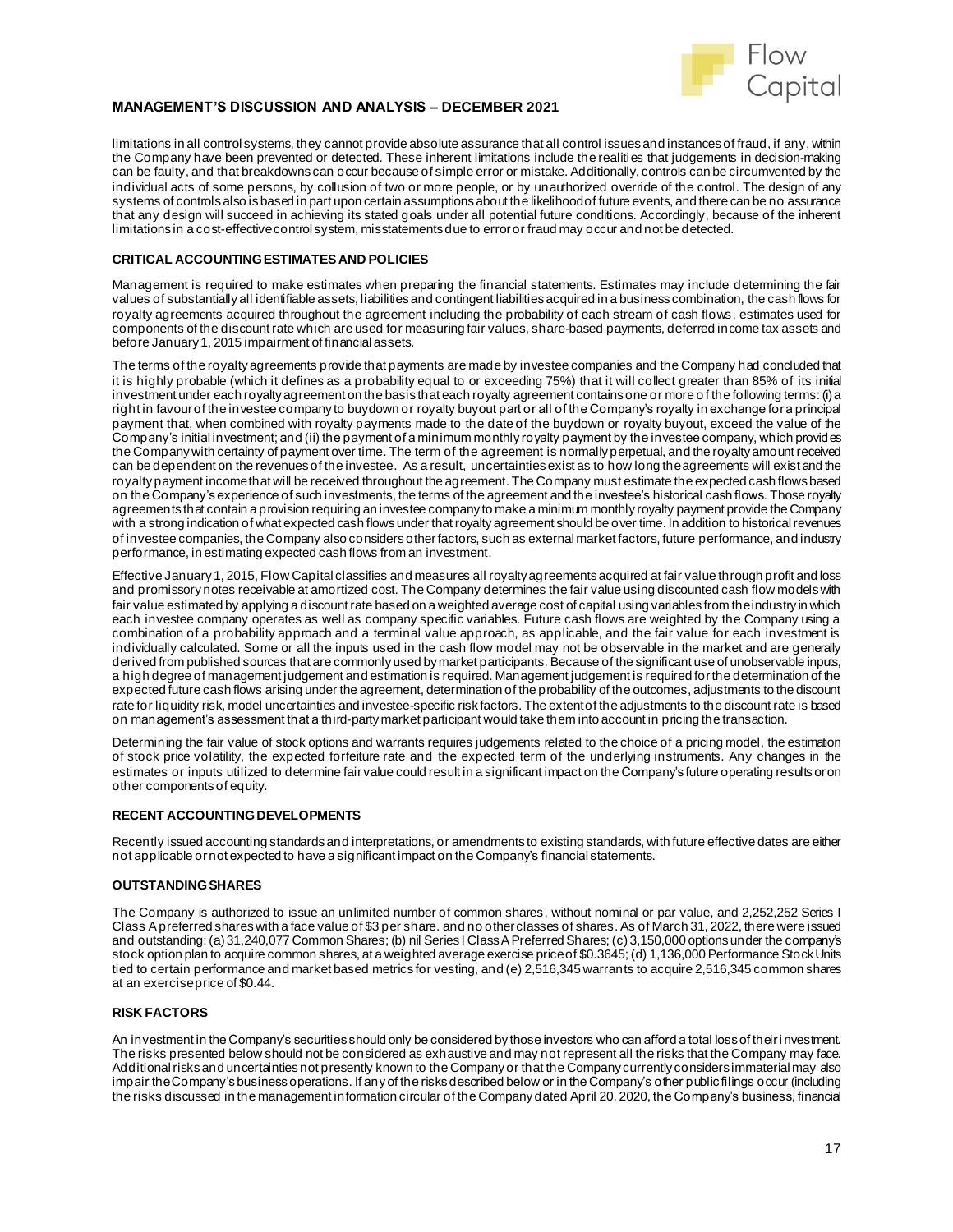

condition, results of operation or prospects could be materially adversely affected and the Company's ability to satisfy its obligations, pay dividends or continue as a going concern could be threatened.

#### **Dependence on the Performance of Investee Companies**

The Company will be dependent on the operations, assets and financial health of the SMEs from which royalties are purchased. The ability to meet operating expenses in the long-term will be largely dependent on the royalty payments received from investee companies and realized gains on royalty buyouts which will be the primary sources of cash flow. Royalty payments from investee companies will generally be based on a percentage of such companies' top line revenues. Accordingly, if the financial performance of an investee company declines, cash payments to the Company will likely decline. The failure of any investee company to fulfill its royalty payment obligations could adversely affect the Company's results of operations, prospects or cash flow and could th reaten the Company's business, financial condition, ability to satisfy its obligations, pay dividends, or continue as a going concern. The Company conducts due diligence on each of its investee companies prior to entering into agreements with them and monitors investee company activities by receiving and reviewing regular financial reports. Nonetheless, there is a risk that there may be some liabilities or other matters that are not identified through the due diligence or ongoing monitoring that may have an adverse effect on an investee company's business, and this could have a material adverse impact on the Company's business, financial condition, results of operations or prospects and could threaten the Company's ability to satisfy its obligations, pay dividends or continue as a going concern.

### **Limited Number of Investee Companies and Concentration Risk**

The Company has purchased royalties from and advanced funds against promissory notes to a small number of investee companies to date. While the intention is to purchase a significant number of royalties from and make promissory notes investments in companies in different industry sectors, it will take time to attain such diversification, if such diversification can be achieved at all. Until further diversification is achieved, the Company may have a significant portion of its assets dedicated to a single business sector or industry. In the event that any such business or industry is unsuccessful or experiences a downturn, this could have a material adverse effect on the Company's business, financial condition, and results of operations or prospects and could threaten the Company's ability to satisfy its obligations, pay dividends or continue as a going concern.

#### **Limited Control Over Investee Company Management**

Although the royalty purchase agreements do contain approval rights in the Company's favour in respect of certain fundamental transactions involving its investee companies, the Company does not have significant influence or control over any of the investee companies or their operations as the Company does not mandate board representation as a condition to investment. Royalty payments received from the investee companies therefore depend upon several factors that may be outside of the Company's control.

#### **Risk of Payment Defaults under Royalty Agreements and Promissory Notes**

While the Company believes that the Company has structured, and will continue to structure, the royalty purchase agreements and promissory notes in such a way as to encourage payment of royalties and interest and discourage default, there is no guarantee that investee companies will not default on their royalty and interest payment obligations as a result of business failure, obligations to shareholders, obligations to lenders or to other investors or stakeholders, or that on the occurrence of a default by an investee company the Company will be able to recover all or any of the investment. Such failure could have a material adverse effect on the Company's business, financial condition, results of operations or prospects and could threaten the Company's ability to satisfy its obligations or pay dividends. In addition, because the Company has structured, and generally intends to structure, its investments in investee companies on an unsecured or subordinated security basis, the Company's rights, including payment rights, will be subordinate to the rights of senior lenders of investee companies and other parties holding security interests against investee companies.

## **Equity Risk**

Equity risk is the potential for financial loss on shares held by the Company from declines or volatility in equity market prices. The Company's equity risk relates to all the shareholdings held by the Company. Accordingly, the Company has further exposure to equity risk as adverse fluctuations in the market value of such assets will result in corresponding adverse impacts on our revenue and profits.

#### **Volatility of Share Price**

Securities markets throughout the world are cyclical and, over time, tend to undergo high levels of price and volume volatility. A publicly traded company will not necessarily trade at values determined by reference to the underlying value of its business. The prices at which the Company's listed securities will trade cannot be predicted. The market price of the Company's listed securities could be subject to significant fluctuations in response to variations in quarterly and annual operating results, the results of any p ublic announcements the Company makes, general economic conditions, and other factors. Increased levels of volatility and resulting market turmoil may adversely impact the price of the Company's listed securities. If as the Company expects, the Company is required to access capital markets to carry out its development objectives, the state of domestic and international capital markets and other financial systems could affect the Company's access to, and cost of, capital. Such capital may not be available on terms acceptable to the Company or at all, and this could have a material adverse impact on the Company's business, financial condition, results of operations or prospects and could threaten the Company's ability to satisfy its obligations, pay dividends or continue as a going concern.

## **Financing Risks**

The Company does not have any history of significant earnings and due to the nature of the Company's business, there can be no assurance that the Company will be profitable. While the Company may generate additional working capital through equity or debt offerings or through the receipt of royalty payments from the Company's investee companies, there is no assurance that such funds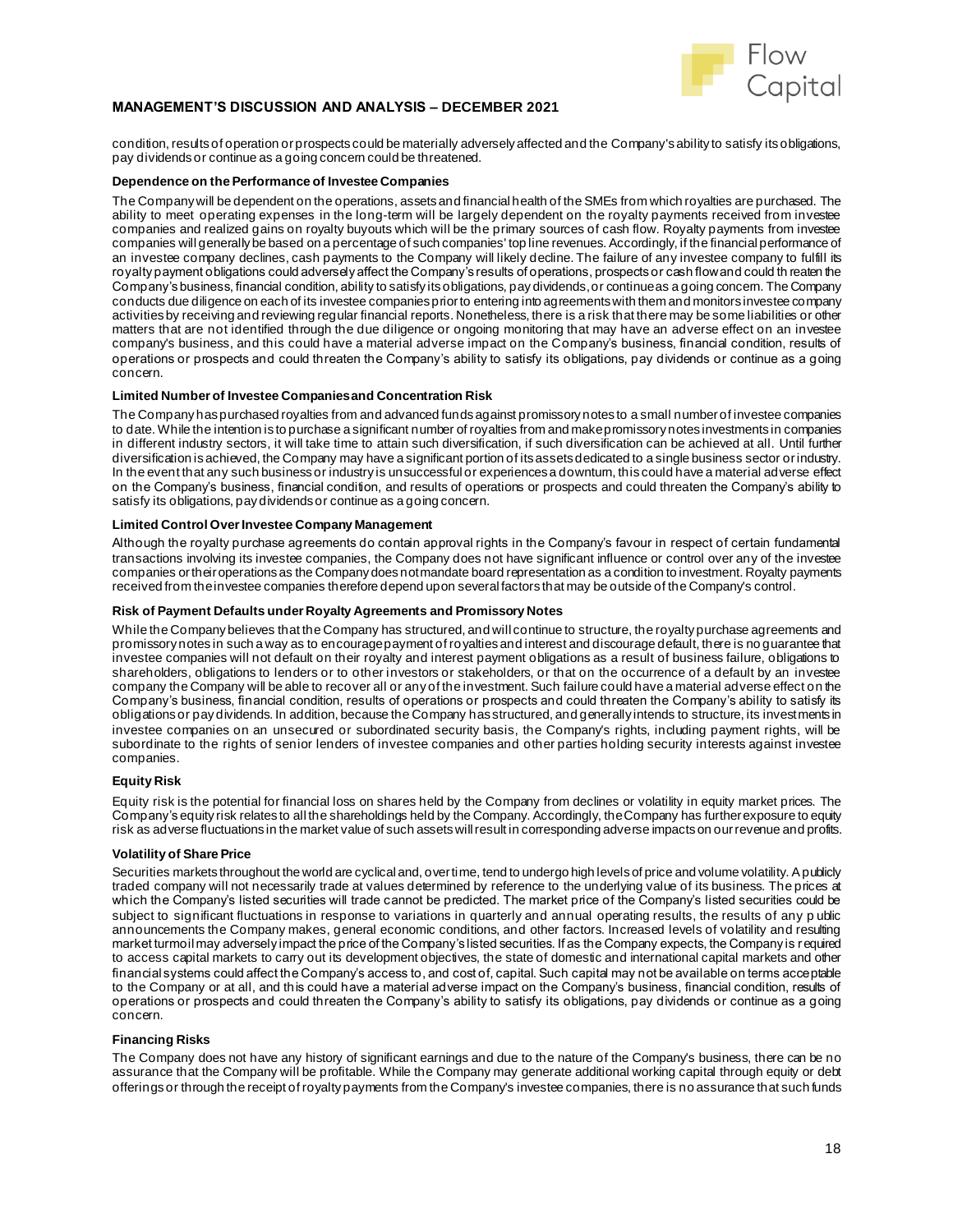

will be sufficient to facilitate the development of the Company's business as currently planned or, in the case of equity financings, whether such funds will be available on terms acceptable to us or at all.

#### **Outstanding Debt**

Certain features of the Company's outstanding debt could adversely affect the Company's ability to raise additional capital, fund operations or pay dividends, could expose the Company to interest rate risks or limit the Company's ability to react to changes in the economy and its industry, or could prevent the Company from meeting certain of its business objectives. In addition, any conversion of interest or principal on the Company's outstanding debt into common shares of the Company will dilute the interests of existing shareholders.

# **Dilution**

The Company anticipates that it will be required to conduct additional equity financings in order to finance additional royalty purchases and develop the Company's business as currently planned. Any further issuance of equity shares pursuant to such equity financings will dilute the interests of existing shareholders, and existing shareholders will have no pre-emptive rights in connection with any such future issuances.

# **Early Stage of Development**

The Company is an early-stage company. There will be limited financial, operational and other information available with which to evaluate the Company's prospects. There can be no assurance that the Company's operations will be profitable in the future or will generate sufficient cash flow to satisfy the working capital requirements. In addition, as an early stage company the Company may not yet have all of the skills or personnel necessary to properly analyze and value royalty opportunities.

## **Ability to Negotiate Additional Royalty Purchases and Promissory Notes**

A key element of the Company's growth strategy involves purchasing additional royalties from and writing promissory notes to new investee companies. The Company's ability to identify investee companies and acquire additional royalties and promissory notes is not guaranteed. Achieving the benefits of future investments will depend in part on successfully identifying and capturing such opportunities in a timely and efficient manner and in structuring such arrangements to ensure a stable and growing stream of revenues.

## **Ability to Manage Future Growth**

The ability to achieve desired growth will depend on the Company's ability to identify, evaluate and successfully negotiate royalty purchases from investee companies. Achieving this objective in a cost-effective manner will be a product of the Company's sourcing capabilities, the management of the investment process, the ability to provide capital on terms that are attractive to potential investee companies and the Company's access to financing on acceptable terms. As the Company grows, the Company will also be required to hire, train, supervise and manage new employees. Failure to effectively manage any future growth or to successfully negotiate suitable royalty purchases could have a material adverse effect on the Company's business, financial condition, and results of operations or prospects and could threaten the Company's ability to satisfy its obligations, pay dividends or continue as a going concern.

# **Exercise of Buyout Option**

Some of the royalty purchase agreements with investee companies contain or will contain buyout options which allow investee companies to repurchase royalties for a set price. While the buyout provision is designed to produce enhanced returns, if the Company has miscalculated the value of a buyout option relative to the ongoing value of a lost royalty stream, the return on an inves tment may be lower than expected, which could have a material adverse effect on the Company's business, financial condition, results of operations or prospects and could threaten the Company's ability to satisfy its obligations or pay dividends. In addition, if the lost royalty stream is not replaced with a new royalty stream on a timely basis, there will be a reduction in the Company's revenues in the financial periods following the exercise of the buyout which could have a material adverse effect on the Company's business, financial condition, results of operations or prospects and could threaten the Company's ability to satisfy its obligations or pay dividends.

#### **Risks Facing Investee Companies**

As previously noted, the financial condition and results of operations will be affected by the performance of the SMEs in which the Company invests capital through royalty purchases. Each investee company will also be subject to risks which will affect their financial condition. Given that the Company is not privy to all aspects of the businesses in which we will make future investments, it is impossible to predict exactly what risks investee companies will face. Nonetheless, the Company expects that typical risks which SMEs might face include the following:

- Investee companies may need to raise capital through equity or debt financing. Such equity or debt may impair the ability of the investee companies to finance their future operations and capital needs. Flexibility to respond to changing business and economic conditions and to business opportunities may thereby be limited.
- The success of the Company's investee companies may depend on the management talents and efforts of one or two persons or a small group of persons. The death, disability or resignation of one or more of these persons could have a material adverse impact on an investee company.
- Investee companies may require additional working capital to carry out their business activities and to expand their businesses. If such working capital is not available, the financial performance and development of the businesses of the investee companies may be adversely affected.
- Damage to the reputation of the brands of the investee companies could negatively impact consumer opinion of those companies or their related products and services, which could have an adverse effect on their businesses.
- Investee companies may face intense competition, including competition from companies with greater financial and other resources, more extensive development, manufacturing, marketing, and other capabilities. There can be no assurance that the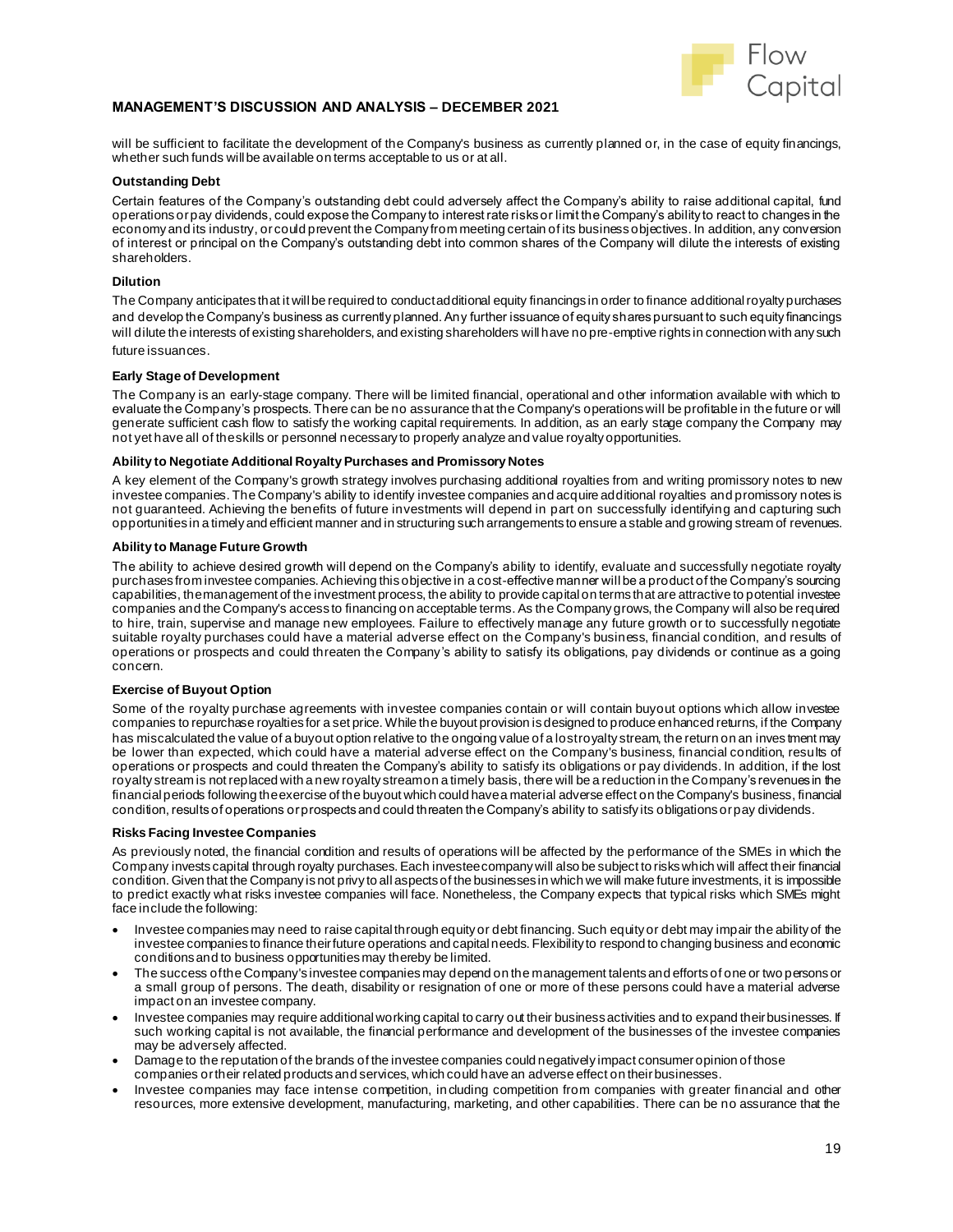

investee companies will be able to successfully compete against their competitors or that such competition will not have a material adverse effect on their businesses.

- Investee companies may experience reduced revenues with the loss of a customer representing a high percentage of their monthly revenues.
- Investee companies may experience reduced revenues due to an inability to meet regulatory requirements or may experience losses of revenues due to unforeseeable changes in regulations imposed by various levels of government.
- Investee companies may rely on government or other subsidy programs for revenue or profit generation. Changes or elimination of such programs may have an adverse effect on the company.
- Investee companies may derive some of their revenues from non-Canadian sources and may experience negative financial results based on foreign exchange losses.
- Investee companies' businesses may be impacted by a fallout from COVID-19 as regulations enforcing social distancing and lockdown continue to restrict operations and consumer spending. The duration and scope of these restrictions may have an adverse effect on the investee companies.

#### **Impact of Regulation and Regulatory Changes**

The Company and investees are subject to a variety of laws, regulations and guidelines in the jurisdictions in which the Company and investees operate and may become subject to additional laws, regulations and guidelines in the future in such jurisdictions. The financial and managerial resources necessary to ensure such compliance could escalate significantly in the future which could have a material adverse effect on the business, resources, financial condition, results of operations and cash flow of the Company and the investee companies and could threaten the Company's ability to satisfy its obligations, pay dividends or continue as a going concern. Such laws and regulations are also subject to change and it is impossible for us to predict the cost or impact of changes to such laws and regulations on its future operations.

#### **Foreign Account Tax Compliance**

The *Foreign Account Tax Compliance Act* ("**FATCA**") is U.S. tax legislation that came into effect on July 1, 2014. FATCA generally imposes certain U.S. reporting and information gathering requirements, as well as a 30 percent withholding tax applied to certain payments received by a "foreign financial institution".

Specifically, with respect to a Canadian entity, FATCA (as modified by the intergovernmental agreement between Canada and the United States, the "**IGA**", and the *Income Tax Act* (Canada) and the regulations thereunder (the "**Tax Act**")) requires a "reporting Canadian financial institution" to, amongst other things: (a) report to the Canada Revenue Agency (the "**CRA**") certain information regarding its U.S. holders and certain U.S. persons that indirectly hold interests in such reporting Canadian financial institution (other than equity and debt interests that are regularly traded on an established securities market); and (b) comply with certain reporting, verification, due diligence and other procedures established by the U.S. Internal Revenue Service (the "**IRS**") and/or the CRA.

Further, unless a reporting Canadian financial institution complies with the FATCA reporting requirements (as modified by the IGA), it may be subject to 30 percent tax on certain payments it receives from U.S. withholding agents.

A Canadian entity that is not a financial institution generally will be a non-financial foreign entity ("**NFFE**"). An NFFE does not have registration requirements on the IRS portal but may face a similar 30 percent FATCA withholding on certain payments unless it provides certain documentation to applicable withholding agents.

Pursuant to the IGA, the Tax Act and published CRA guidance, we may be a reporting Canadian financial insti tution. We will continuously monitor any future guidance from the IRS and/or the CRA and will comply with any future changes in guidance as they relate to us to ensure that we are fully compliant with any differing or additional requirements that such guidance may dictate.

### **Tax Matters**

The validity and measurement of tax benefits associated with various tax positions taken or expected to be taken in our tax filings are a matter of tax law and are subject to interpretation. Tax laws are complex, and their interpretation requires significant judgement. The provision for income taxes reflects management's interpretation of the relevant tax laws and its best estimate of income tax implications of the transactions and events during the period. There can be a risk that tax authorities could differ in their interpretation of the relevant laws and could assert that tax positions taken by the Company give rise to a need for reassessment, including reassessment under specific or general anti-avoidance rules.

The assessment of additional taxes, interest and penalties or damage to the Company's reputation could be materially adverse to our future results of operations or financial position.

Under the liability method of accounting for income taxes, deferred tax assets are recognized for the carry forward of unused tax losses and tax credits, as well as amounts that have already been recorded in the financial statements but will not result in deductible amounts in determining taxable income until future periods. Deferred tax assets are recognized only to the extent that it is probable that taxable profit will be available against which the future tax deductions and unused tax losses can be utilized.

At the end of each reporting period, we must assess the value of our deferred tax assets. The determination of our deferred tax assets is dependent upon projections of future taxable profits. Our projections require significant judgements and estimates about future events, including global economic conditions and the future profitability of the business. If the profitability of our business is lower than our projections or if our outlook diminishes significantly, we may be required to reduce the value of our deferred tax assets. Any change to our deferred tax assets could have a material adverse impact on our future results of operations or financial position.

From time to time, there are changes to statutory corporate income tax rates. These changes require the Company to review and remeasure our deferred tax assets and liabilities as of the date of substantive enactment. Any future tax rate decreases could result in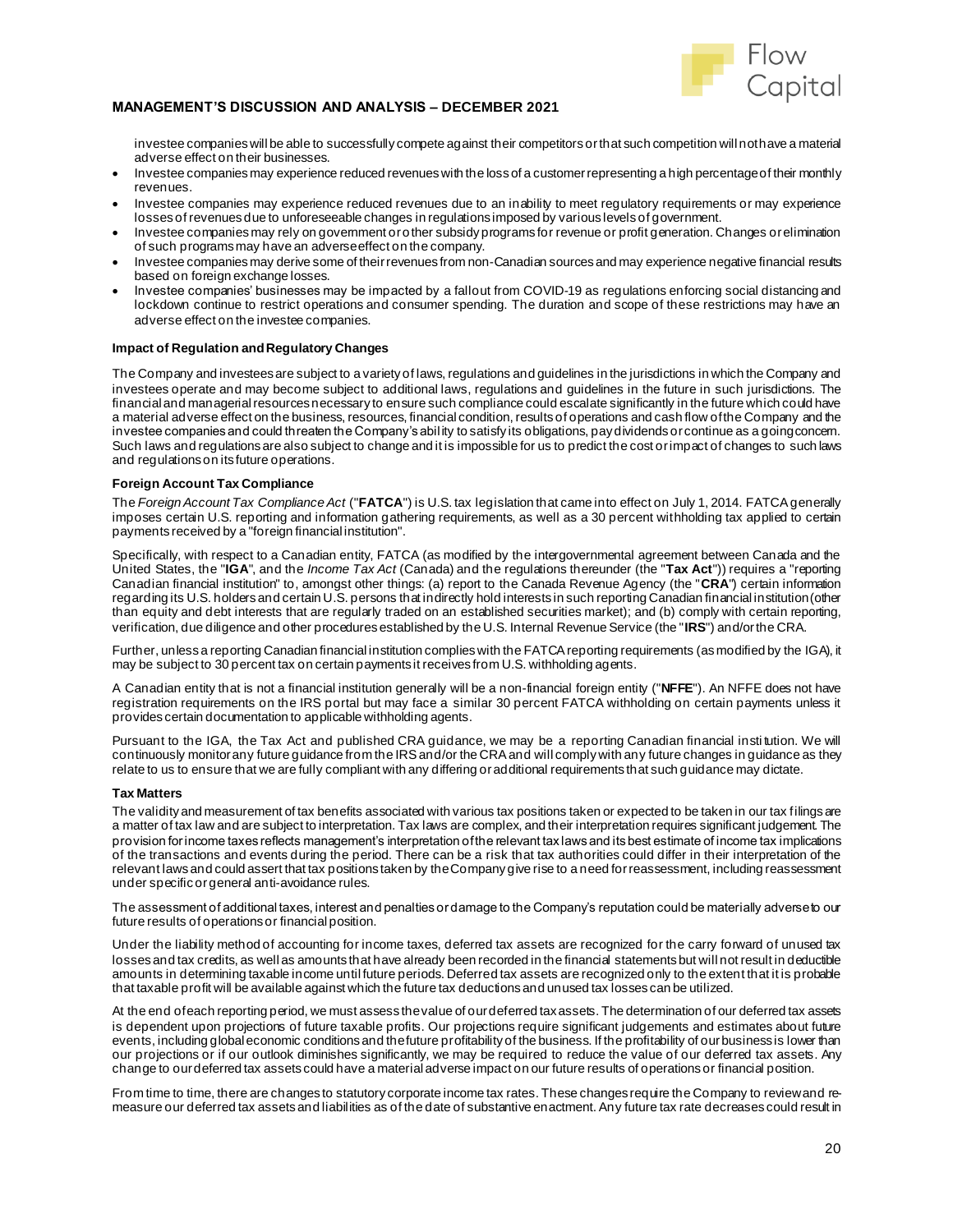

a reduction in the carrying value of the deferred tax asset and a corresponding income tax expense at the time of substantive enactment of a rate reduction.

#### **COVID-19 Impact**

It is not possible to reliably estimate the length and severity of the developments related to COVID-19 and the ultimate impact on the financial results and condition of the Company in future period.

#### **PFIC Status for U.S. Investors**

Generally, unfavourable rules may apply to U.S. investors who own and dispose of securities of a PFIC for any year during which the U.S. investor holds such securities (regardless of whether the company continues to be a PFIC), including, without limitation, increased tax liabilities under U.S. tax laws and regulations and additional reporting requirements. Specifically, if a non -U.S. entity is classified as a PFIC, any gain on disposition of securities of a PFIC and any "excess distribution" received by a U.S. holder would be: (i) deemed to have been earned rateably over the period such holder owns such securities: (ii) taxed at ordinary income tax rates; and (iii) subject to an interest charge for the deemed deferral in payment of the tax.

A non-U.S. entity will be a PFIC for any taxable year in which either (i) at least 75% of its gross income is passive income, or (ii) at least 50% of the value (determined on the basis of a quarterly average) of its assets is attributable to assets that produce or are held for the production of passive income.

The Company has notmade, and does not expect to make, a determination as to whether it is or has ever been a PFIC. Consequently, there can be no assurance that the Company has never been a PFIC or will not become a PFIC for any tax year during which U.S. investors hold securities of the Company.

U.S. investors are urged to consult their own tax advisors regarding the possible application of the PFIC rules and the consequences of holding securities of the Company if the Company is treated as a PFIC for any taxable year in which a U.S. investor holds its securities.

### **Competition from Other Investment Companies**

The Company competes with a number of private equity funds and mezzanine funds, investment banks, equity and non-equity based investment funds and other sources of financing, including the public capital markets. Some of the Company's competitors are substantially larger and have considerably greater financial resources than the Company does. Competitors may have a lower cost of funds and many have access to funding sources and unique structures that are not available to the Company. In addition, some of the competitors may have higher risk tolerances or different risk assessments, which could allow them to consider a wider variety of investments than the Company. Pressure from the Company's competitors may have a material adverse effect on the Company's business, financial condition, results of operations or prospects and could threaten the Company's abi lity to satisfy its obligations, pay dividends or continue as a going concern.

# **Impact of Quarterly and Annual Financial Reporting**

There can be no assurance that the Company will be profitable on a quarterly or annual basis. The business strategies may not be successful. As a reporting company, the Company will be required to report financial results on an annual and quarterly basis. If the Company's business is not profitable, the market price of the Company's shares may decline.

#### **Payment of Dividends**

There is uncertainty with respect to future dividend payments by Flow Capital and the level thereof. Holders of the Company's common shares do not have a right to dividends on such shares unless declared by the Board of Directors of the Company. The declaration of dividends is at the discretion of the Board of Directors of the Company, even if the Company has sufficient funds, net of its liabilities, to pay such dividends, and the declaration of any dividend will depend on the Company's financial results, cas h requirements, future prospects and other factors deemed relevant by the Board of Directors of the Company.

#### **Currency Fluctuations**

Certain of the Company's royalties may be paid and received in United States dollars and potentially other foreign currencies. The Canadian dollar relative to the United States dollar or other foreign currencies is subject to fluctuations. Failure to adequately manage foreign exchange risk could therefore adversely affect the Company's business, financial condition, results of operations or prospects and could threaten the Company's ability satisfy its obligations or pay dividends.

#### **Reliance on Key Personnel**

The Company's success will depend on the abilities, experience, efforts and industry knowledge of the Company's senior management and other key employees. The long-term loss of the services of any key personnel for any reason could have a material adverse effect on business, financial condition, results of operations or prospects and could threaten the Company's abil ity to satisfy its obligations, pay dividends or continue as a going concern. In addition, the growth plans may require additional employees, increase the demand on management and produce risks in both productivity and retention levels. The Company may not be able to attract and retain additional qualified management and employees as needed in the future. There can be no assurance that the Company will be able to effectively manage growth, and any failure to do so could have a material adverse effect on the Company's business, financial condition, results of operations or prospects.

# **Conflicts of Interest**

Certain of the Company's directors and officers will also serve as directors and/or officers of other companies. Consequently, there exists the possibility for such directors and officers to be in a position of conflict. Any decision made by any of such directors and officers will be made in accordance with their duties and obligations to deal fairly and in good faith with a view to the bes t interests of